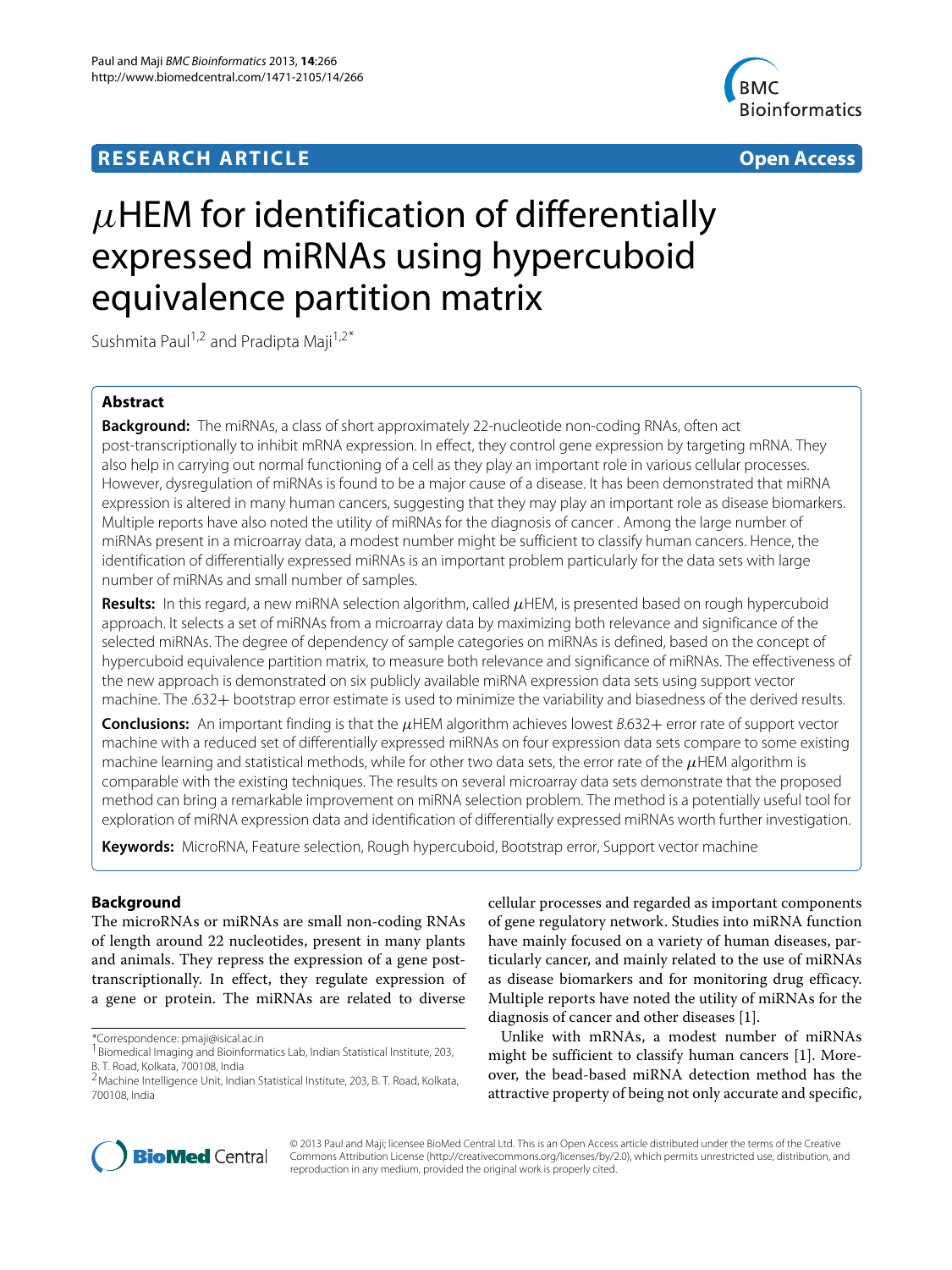but also easy to implement in a routine clinical setting. In addition, unlike mRNAs, miRNAs remain largely intact in routinely collected, formalin-fixed, paraffin-embedded clinical tissues [\[2\]](#page-15-1). Recent studies have also shown that miRNAs can be detected in serum. These studies offer the promise of utilizing miRNA screening via less invasive blood-based mechanisms. In addition, mature miRNAs are relatively stable. These phenomena make miRNAs superior molecular markers and targets for interrogation and as such, miRNA expression profiling can be utilized as a tool for cancer diagnosis and other diseases.

The functions of miRNAs appear to be different in various cellular functions. Just as miRNA is involved in the normal functioning of eukaryotic cells, so has dysregulation of miRNA been associated with disease [\[3\]](#page-15-2). It indicates that these miRNAs can prove to be potential biomarkers for developing a diagnostic tool. Hence, insilico identification of differentially expressed miRNAs that target genes involved in diseases is necessary. These differentially expressed miRNAs can be further used in developing effective diagnostic tools. Recently, few studies are carried out to identify differentially expressed miRNAs [\[4](#page-15-3)[-9\]](#page-15-4). However, absence of robust method makes it an open problem.

A miRNA expression data set can be represented by an expression table or matrix, where each row corresponds to one particular miRNA, each column to a sample, and each entry of the matrix is the measured expression level of a particular miRNA in a sample, respectively. However, for microarray data, the number of training samples is typically very small, while the number of miRNAs is in the thousands. Hence, the prediction rule formed by any classifier may not be able to be formed by using all available miRNAs. Even if all the miRNAs can be used, the use of all the miRNAs allows the noise associated with miRNAs of little or no discriminatory power, which inhibits and degrades the performance of the prediction rule in its application to unclassified or test samples. In other words, although the apparent error rate, which is the proportion of the training samples misclassified by the prediction rule, will decrease as it is formed from more and more miRNAs, its error rate in classifying samples outside of the training set eventually will increase. That is, the generalization error of the prediction rule will be increased if it is formed from a sufficiently large number of miRNAs. Hence, in practice, consideration has to be given to implement some procedure of feature selection for reducing the number of miRNAs to be used in constructing the prediction rule [\[10\]](#page-15-5).

The method called significance analysis of microarrays is used in several works [\[11-](#page-15-6)[16\]](#page-15-7) to identify differentially expressed miRNAs. Different statistical tests are also employed to identify differentially expressed miRNAs [\[1](#page-15-0)[,4](#page-15-3)[-8,](#page-15-8)[17](#page-16-0)[-20\]](#page-16-1). Xu et al. [\[21\]](#page-16-2) used particle swarm optimization technique for selecting important miRNAs that contribute to the discrimination of different cancer types. However, one of the main problems in miRNA expression data analysis is uncertainty. Some of the sources of this uncertainty include imprecision in computations and vagueness in class definition. In this background, the rough set theory has gained popularity in modeling and propagating uncertainty. It deals with vagueness and incompleteness and is proposed for indiscernibility in classification according to some similarity [\[22\]](#page-16-3). It has been applied successfully to feature selection of discrete valued data [\[23\]](#page-16-4). Given a data set with discretized attribute values, it is possible to find a subset of the original attributes using rough set theory that are the most informative; all other attributes can be removed from the data set with minimal information loss. The theory of rough sets has also been successfully applied to microarray data analysis in [\[9](#page-15-4)[,24-](#page-16-5)[35\]](#page-16-6).

However, the real life high dimensional microarray data set may contain a number of irrelevant and insignificant miRNAs [\[9\]](#page-15-4). The presence of such miRNAs may lead to a reduction in useful information and degrade the prediction capability. The selected miRNA subset should contain the miRNAs those have high relevance with the classes and high significance in the miRNA set. Such miRNAs are expected to be able to predict the classes of the samples. Accordingly, a measure is required that can assess the effectiveness of a miRNA set [\[9\]](#page-15-4).

In microarray data, the class labels of samples are represented by discrete symbols, while the expression values of miRNAs are continuous. Hence, to measure both relevance and significance of miRNAs using rough set theory, the continuous expression values of a miRNA have to be divided into several discrete partitions to generate equivalence classes [\[9\]](#page-15-4). However, the inherent error that exists in discretization process is of major concern in the computation of the dependency of real valued features. The rough hypercuboid approach of Wei et al. [\[36\]](#page-16-7) is found to be suitable for numerical data sets.

In this regard, this paper presents a new miRNA selection method, termed as  $\mu$ HEM. It employs rough hypercuboid approach to provide a means by which real valued noisy data can be effectively reduced without the need for user-specified information. The proposed method selects a subset of miRNAs from whole miRNA set by maximizing both relevance and significance of the selected miRNAs. Using the concept of hypercuboid equivalence partition matrix, the degree of dependency is calculated for miRNAs, which is used to compute both relevance and significance of the miRNAs. Hence, the only information required in the proposed method is in the form of equivalence classes for each miRNA, which can be automatically derived from the data set. The concept of so-called B.632+ error rate [\[37\]](#page-16-8) is used to minimize the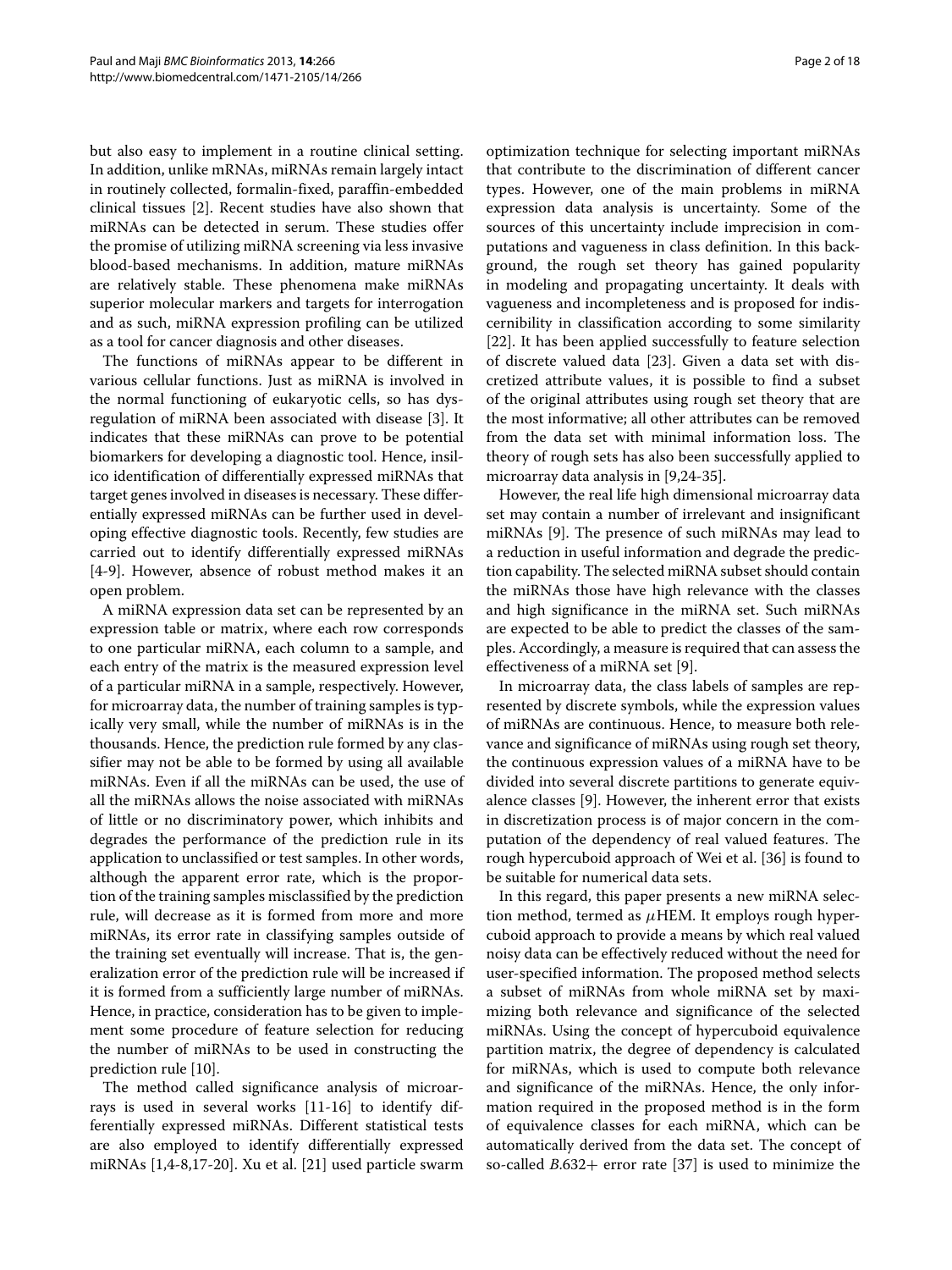variability and biasedness of the derived results. The support vector machine is used to compute the B.632+ error rate as well as several other types of error rates as it maximizes the margin between data samples in different classes. The effectiveness of the proposed approach, along with a comparison with other related approaches, is demonstrated on several miRNA expression data sets.

# **Methods**

#### **Data sets used**

In the current research work, publicly available six miRNA expression data sets with accession number GSE17681, GSE17846, GSE21036, GSE24709, GSE28700, and GSE31408 are used, which are downloaded from Gene Expression Omnibus [\(www.ncbi.nlm.nih.gov/geo/\)](www.ncbi.nlm.nih.gov/geo/).

#### *GSE17681*

This data set has been generated to detect specific patterns of miRNAs in peripheral blood samples of lung cancer patients. As controls, blood of donors without known affection have been tested. The number of miRNAs, samples, and classes in this data sets are 866, 36, and 2, respectively [\[38\]](#page-16-9).

#### *GSE17846*

This data set represents the analysis of miRNA profiling in peripheral blood samples of multiple sclerosis and in the blood of normal donors. It contains 864 miRNAs, 41 samples, and 2 classes [\[39\]](#page-16-10).

# *GSE21036*

This data set contains miRNA expression profiles of 218 prostate tumors with primary or metastatic prostate cancer with a median of 5 years clinical follow-up. The number of miRNAs and samples are 373 and 141, respectively [\[40\]](#page-16-11).

#### *GSE24709*

It analyzes peripheral miRNA blood profiles of patients with lung diseases. The miRNA expression profiling has been done for patients with lung cancer, chronic obstructive pulmonary disease, and normal controls. It contains total 863 miRNAs, 71 samples, and 3 classes.

# *GSE28700*

This data set contains expression profiles of miRNAs from 22 paired gastric cancer and normal tissues. It contains total 44 samples and 470 miRNAs. The samples are grouped into 2 classes [\[41\]](#page-16-12).

# *GSE31408*

It analyzes miRNA expression profiles of cutaneous T-cell lymphomas and benign inflammation of skin. It consists of total 705 miRNAs, 148 samples, and 2 classes [\[42\]](#page-16-13).

# **Method**

#### *Hypercuboid equivalence partition matrix*

Let  $\mathbb{U} = \{x_1, \cdots, x_i, \cdots, x_n\}$  be the set of *n* objects or samples and  $\mathbb{C} = {\mathcal{A}_1, \cdots, \mathcal{A}_i, \cdots, \mathcal{A}_j, \cdots, \mathcal{A}_m}$  denotes the set of *m* attributes or miRNAs of a given microarray data set  $\mathcal{T} = \{w_{ij} | i = 1, \cdots, m, j = 1, \cdots, n\}$ , where  $w_{ij} \in \mathbb{R}$ is the measured expression value of the miRNA  $\mathcal{A}_i$  in the sample  $x_j$ . Let  $\mathbb D$  be the set of class labels or sample categories of  $n$  samples. In rough set theory, the attribute sets  $\mathbb C$  and  $\mathbb D$  are termed as the condition and decision attribute sets in U, respectively.

If  $\mathbb{U}/\mathbb{D} = {\beta_1, \cdots, \beta_i, \cdots, \beta_c}$  denotes c equivalence classes or information granules of  $U$  generated by the equivalence relation induced from the decision attribute set  $\mathbb D$ , then c equivalence classes of U can also be generated by the equivalence relation induced from each condition attribute  $A_k \in \mathbb{C}$ . If  $\mathbb{U}/A_k = \{\delta_1, \cdots, \delta_i, \cdots, \delta_c\}$  denotes  $c$ equivalence classes or information granules of U induced by the condition attribute  $A_k$  and *n* is the number of objects in  $\mathbb U$ , then *c*-partitions of  $\mathbb U$  are the sets of  $(cn)$ values  $\{h_{ii}(\mathcal{A}_k)\}\$  that can be conveniently arrayed as a  $(c \times n)$  matrix  $\mathbb{H}(\mathcal{A}_k) = [h_{ii}(\mathcal{A}_k)]$ . The matrix  $\mathbb{H}(\mathcal{A}_k)$  is denoted by

<span id="page-2-0"></span>
$$
\mathbb{H}(\mathcal{A}_k) = \begin{pmatrix} h_{11}(\mathcal{A}_k) & h_{12}(\mathcal{A}_k) & \cdots & h_{1n}(\mathcal{A}_k) \\ h_{21}(\mathcal{A}_k) & h_{22}(\mathcal{A}_k) & \cdots & h_{2n}(\mathcal{A}_k) \\ \cdots & \cdots & \cdots & \cdots \\ h_{c1}(\mathcal{A}_k) & h_{c2}(\mathcal{A}_k) & \cdots & h_{cn}(\mathcal{A}_k) \end{pmatrix}
$$
 (1)

where 
$$
h_{ij}(\mathcal{A}_k) = \begin{cases} 1 & \text{if } L_i \leq x_j(\mathcal{A}_k) \leq U_i \\ 0 & \text{otherwise.} \end{cases}
$$
 (2)

The tuple  $[L_i, U_i]$  represents the interval of *i*th class  $\beta_i$  according to the decision attribute set  $\mathbb D$ . The interval [ $L_i$ ,  $U_i$ ] is the value range of condition attribute  $A_k$  with respect to class  $\beta_i.$  It is spanned by the objects with same class label  $\beta_i.$  That is, the value of each object  $x_j$  with class label  $\beta_i$  falls within interval [  $\mathrm{L}_i, \mathrm{U}_i$ ]. This can be viewed as a supervised granulation process, which utilizes class information.

Generally, an m-dimensional hypercuboid or hyperrectangle is defined in the m-dimensional Euclidean space, where the space is defined by the  $m$  variables measured for each sample or object. In geometry, a hypercuboid or hyperrectangle is the generalization of a rectangle for higher dimensions, formally defined as the Cartesian product of orthogonal intervals. A d-dimensional hypercuboid with d attributes as its dimensions is defined as the Cartesian product of d orthogonal intervals. It encloses a region in the  $d$ -dimensional space, where each dimension corresponds to a certain attribute. The value domain of each dimension is the value range or interval that corresponds to a particular class.

The  $c \times n$  matrix  $\mathbb{H}(\mathcal{A}_k)$  is termed as hypercuboid equivalence partition matrix of the condition attribute  $A_k$ . It represents the c-hypercuboid equivalence partitions of the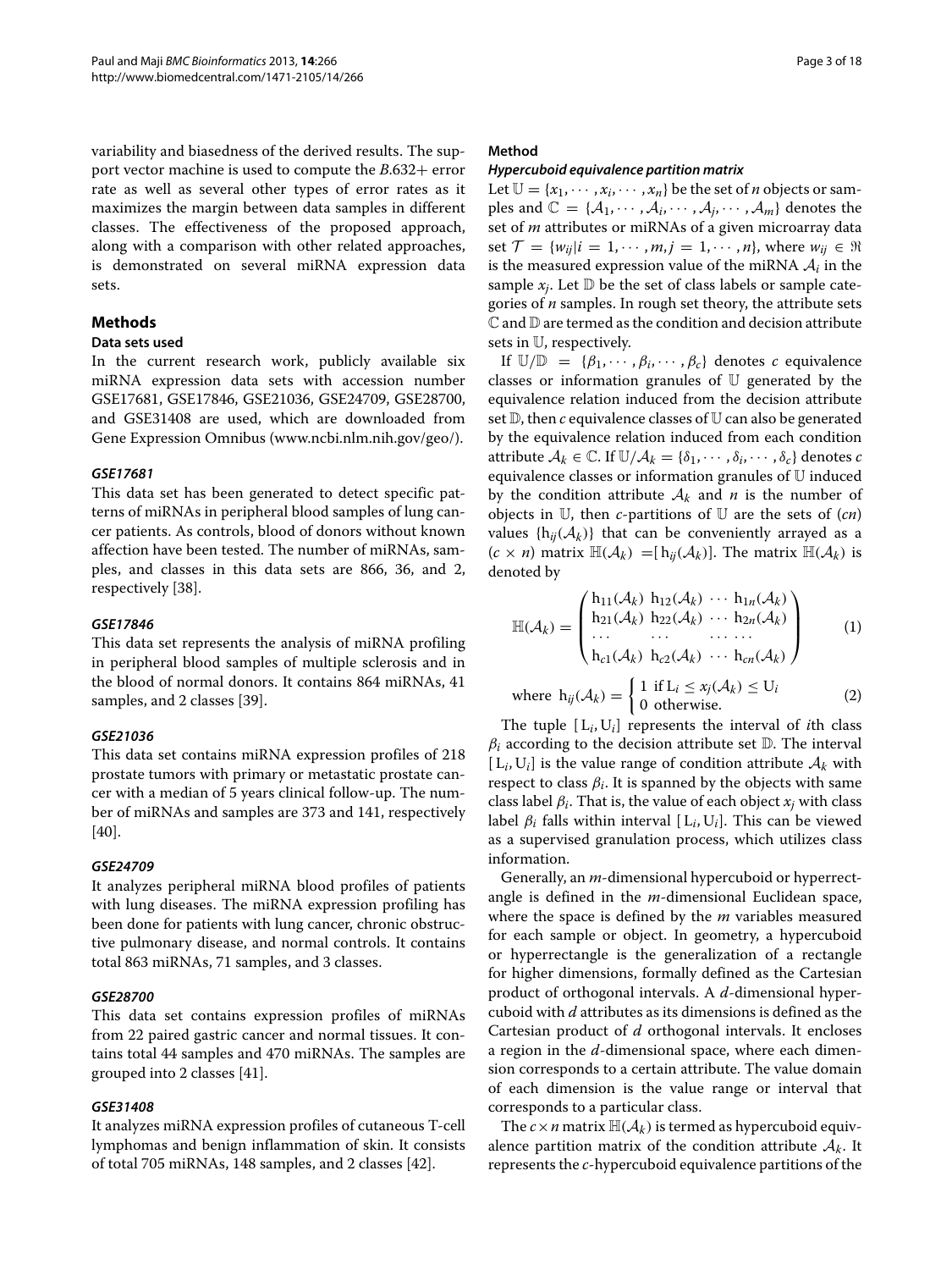universe generated by an equivalence relation. Each row of the matrix  $\mathbb{H}(\mathcal{A}_k)$  is a hypercuboid equivalence partition or class. Here  $h_{ii}(\mathcal{A}_k) \in \{0,1\}$  represents the membership of object  $x_j$  in the *i*th equivalence partition or class  $\beta_i$ satisfying following two conditions:

$$
1 \leq \sum_{j=1}^{n} h_{ij}(\mathcal{A}_k) \leq n, \forall i;
$$
\n
$$
1 \leq \sum_{i=1}^{c} h_{ij}(\mathcal{A}_k) \leq c, \forall j.
$$
\n
$$
(3)
$$
\n
$$
(4)
$$

The above axioms should hold for every equivalence partition, which correspond to the requirement that an equivalence class is non-empty. However, in real data analysis, uncertainty arises due to overlapping class boundaries. Hence, such a granulation process does not necessarily result in a compatible granulation in the sense that every two class hypercuboids or intervals may intersect with each other. The intersection of two hypercuboids also forms a hypercuboid, which is referred to as implicit hypercuboid. The implicit hypercuboids encompass the misclassified samples or objects those belong to more than one classes. The degree of dependency of the decision attribute set or class label on the condition attribute set depends on the cardinality of the implicit hypercuboids. The degree of dependency increases with the decrease in cardinality. Hence, the degree of dependency of decision attribute on a condition attribute set is evaluated by finding the implicit hypercuboids that encompass misclassified objects. Using the concept of hypercuboid equivalence partition matrix, the misclassified objects of implicit hypercuboids can be identified based on the confusion vector defined next

$$
\mathbb{V}(\mathcal{A}_k) = [\mathbf{v}_1(\mathcal{A}_k), \cdots, \mathbf{v}_j(\mathcal{A}_k), \cdots, \mathbf{v}_n(\mathcal{A}_k)]
$$
 (5)

where 
$$
v_j(\mathcal{A}_k) = \min\{1, \sum_{i=1}^{c} h_{ij}(\mathcal{A}_k) - 1\}.
$$
 (6)

According to the rough set theory, if an object  $x_i$  belongs to the lower approximation of any class  $\beta_i$ , then it does not belong to the lower or upper approximations of any other classes and  $v_i(A_k) = 0$ . On the other hand, if the object  $x_j$  belongs to the boundary region of more than one classes, then it should be encompassed by the implicit hypercuboid and  $v_j(A_k) = 1$ . Hence, the hypercuboid equivalence partition matrix and corresponding confusion vector of the condition attribute  $A_k$  can be used to define the lower and upper approximations of the ith class  $\beta_i$  of the decision attribute set  $\mathbb{D}$ .

Let  $\beta_i \subseteq \mathbb{U}$ .  $\beta_i$  can be approximated using only the information contained within  $A_k$  by constructing the A-lower and A-upper approximations of  $\beta_i$ :

$$
\underline{A}(\beta_i) = \{x_j | h_{ij}(\mathcal{A}_k) = 1 \text{ and } v_j(\mathcal{A}_k) = 0\};
$$
\n(7)

$$
\overline{A}(\beta_i) = \{x_j | h_{ij}(\mathcal{A}_k) = 1\};\tag{8}
$$

where equivalence relation A is induced from attribute  $A_k$ . The boundary region of  $\beta_i$  is then defined as

$$
BN_A(\beta_i) = \{x_j \mid h_{ij}(\mathcal{A}_k) = 1 \text{ and } v_j(\mathcal{A}_k) = 1\}.
$$
 (9)

#### *Dependency*

Combining [\(1\)](#page-2-0), [\(5\)](#page-3-0), and [\(7\)](#page-3-1), the dependency between condition attribute  $A_k$  and decision attribute  $\mathbb D$  can be defined as follows:

$$
\gamma_{\mathcal{A}_k}(\mathbb{D}) = \frac{1}{n} \sum_{i=1}^c \sum_{j=1}^n h_{ij}(\mathcal{A}_k) \cap [1 - v_j(\mathcal{A}_k)], \qquad (10)
$$

<span id="page-3-2"></span>that is, 
$$
\gamma_{A_k}(\mathbb{D}) = 1 - \frac{1}{n} \sum_{j=1}^n v_j(\mathcal{A}_k)
$$
, (11)

where  $0 \leq \gamma_{\mathcal{A}_k}(\mathbb{D}) \leq 1$ . If  $\gamma_{\mathcal{A}_k}(\mathbb{D}) = 1$ ,  $\mathbb D$  depends totally on  $\mathcal{A}_k$ , if  $0 < \gamma_{\mathcal{A}_k}(\mathbb{D}) < 1$ ,  $\mathbb D$  depends partially on  $\mathcal{A}_k$ , and if  $\gamma_{\mathcal{A}_k}(\mathbb{D}) = 0$ , then  $\mathbb D$  does not depend on  $\mathcal{A}_k$ . The  $\gamma_{\mathcal{A}_k}(\mathbb{D})$ is also termed as the relevance of attribute  $A_k$  with respect to class D.

#### *Significance*

Given two condition attributes  $\mathcal{A}_k$  and  $\mathcal{A}_l$ , the  $c \times n$  hypercuboid equivalence partition matrix corresponding to the set  $A = \{A_k, A_l\}$  can be calculated from two  $c \times n$  hypercuboid equivalence partition matrices  $\mathbb{H}(\mathcal{A}_k)$  and  $\mathbb{H}(\mathcal{A}_l)$ as follows:

<span id="page-3-3"></span>
$$
\mathbb{H}(\{\mathcal{A}_k,\mathcal{A}_l\})=\mathbb{H}(\mathcal{A}_k)\cap\mathbb{H}(\mathcal{A}_l); \qquad (12)
$$

where 
$$
h_{ij}(\{\mathcal{A}_k, \mathcal{A}_l\}) = h_{ij}(\mathcal{A}_k) \cap h_{ij}(\mathcal{A}_l).
$$
 (13)

<span id="page-3-0"></span>The change in dependency when an attribute is removed from the set of condition attributes, is a measure of the significance of the attribute. To what extent an attribute is contributing to calculate the dependency on decision attribute can be calculated by the significance of that attribute. The significance of the attribute  $A_k$  with respect to the condition attribute set  $\{A_k, A_l\}$  is given by

<span id="page-3-4"></span>
$$
\sigma_{\mathbb{A}}(\mathbb{D}, \mathcal{A}_k) = \frac{1}{n} \sum_{j=1}^n \left[ v_j(\mathbb{A} - \{\mathcal{A}_k\}) - v_j(\mathbb{A}) \right];\tag{14}
$$

where  $0 \leq \sigma_{\{A_k, A_l\}}(\mathbb{D}, A_k) \leq 1$ . Hence, the higher the change in dependency, the more significant the attribute  $\mathcal{A}_k$  is. If significance is 0, then the attribute is dispensable.

#### µ*HEM: proposed miRNA selection method*

<span id="page-3-1"></span>Let  $\gamma_{\mathcal{A}_{i}}(\mathbb{D})$  be the relevance of the miRNA  $\mathcal{A}_{i}$  with respect to the class labels  $\mathbb D$  and  $\sigma_{\{\mathcal A_i, \mathcal A_j\}}(\mathbb D, \mathcal A_i)$  is the significance of the miRNA  $A_i$  with respect to another miRNA  $A_i \in$ S, where S is the set of selected miRNAs. The average relevance of all selected miRNAs is, therefore, given by

$$
\mathcal{J}_{\text{relev}} = \frac{1}{|\mathbb{S}|} \sum_{\mathcal{A}_i \in \mathbb{S}} \gamma_{\mathcal{A}_i}(\mathbb{D}),\tag{15}
$$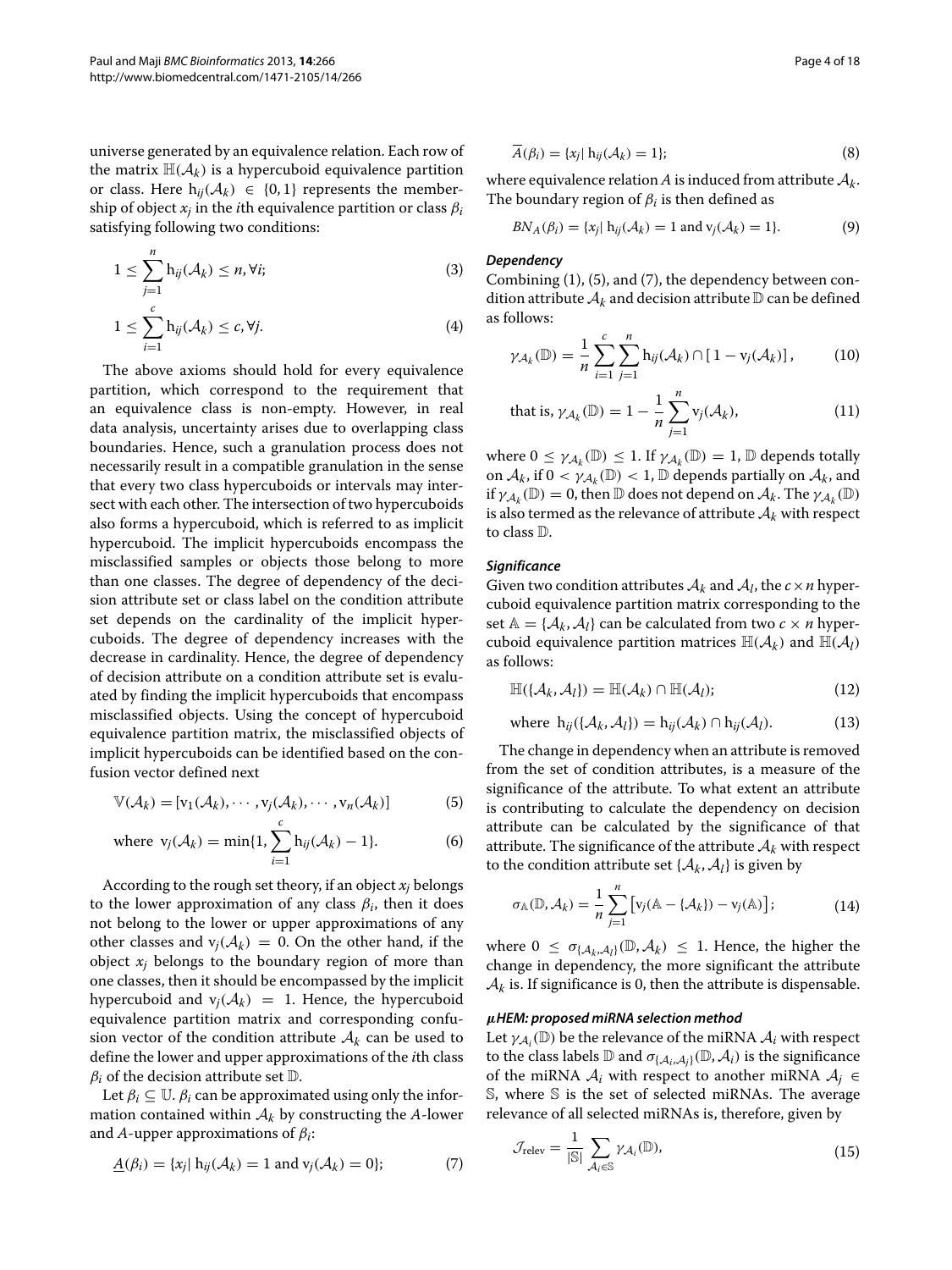while the average significance among the selected miRNAs is as follows

$$
\mathcal{J}_{\text{signf}} = \frac{1}{|\mathbb{S}|(|\mathbb{S}|-1)} \times \sum_{\mathcal{A}_i \neq \mathcal{A}_j \in \mathbb{S}} \{ \sigma_{(\mathcal{A}_i, \mathcal{A}_j)}(\mathbb{D}, \mathcal{A}_i) + \sigma_{(\mathcal{A}_i, \mathcal{A}_j)}(\mathbb{D}, \mathcal{A}_j) \}.
$$
\n(16)

Therefore, the problem of selecting a set S of relevant and significant miRNAs from the whole miRNA set C is equivalent to maximize  $\mathcal{J}_{\text{relevant}}$  and  $\mathcal{J}_{\text{signf}}$ , that is, to maximize the objective function  $J$ , where

$$
\mathcal{J} = \omega \mathcal{J}_{\text{relev}} + (1 - \omega) \mathcal{J}_{\text{signf}}
$$
 (17)

where  $\omega$  is a weight parameter. To solve the above problem, the following greedy algorithm is used.

- 1. Initialize  $\mathbb{C} \leftarrow \{ \mathcal{A}_1, \cdots, \mathcal{A}_i, \cdots, \mathcal{A}_m \}, \mathbb{S} \leftarrow \emptyset$ .
- 2. Generate hypercuboid equivalence partition matrix  $\mathbb{H}(\mathcal{A}_i)$  and corresponding confusion vector  $\mathbb{V}(\mathcal{A}_i)$  for each miRNA  $A_i \in \mathbb{C}$  using [\(1\)](#page-2-0) and [\(5\)](#page-3-0), respectively.
- 3. Calculate the relevance  $\gamma_{\mathcal{A}_i}(\mathbb{D})$  of each miRNA  $A_i \in \mathbb{C}$  using [\(11\)](#page-3-2).
- 4. Select the miRNA  $A_i$  as the most relevant miRNA that has highest relevance value  $\gamma_{\mathcal{A}_i}(\mathbb{D})$ . In effect,  $A_i \in \mathbb{S}$  and  $\mathbb{C} = \mathbb{C} \setminus A_i$ .
- 5. Repeat the following two steps until  $\mathbb{C} = \emptyset$  or the desired number of miRNAs is selected.
- 6. Repeat the following four steps for each of the remaining miRNAs of C.
	- (a) Generate hypercuboid equivalence partition matrix  $\mathbb{H}(\{\mathcal{A}_{i}, \mathcal{A}_{j}\})$  using [\(12\)](#page-3-3) between each selected miRNA  $A_i \in \mathbb{S}$  and each miRNA  $\mathcal{A}_i \in \mathbb{C}$ .
	- (b) Generate corresponding confusion vector  $\mathbb{V}(\{\mathcal{A}_{i}, \mathcal{A}_{j}\})$  for two miRNAs  $\mathcal{A}_{i}$  and  $\mathcal{A}_{j}$  using [\(5\)](#page-3-0).
	- (c) Calculate the significance of each miRNA  $A_i \in \mathbb{C}$  with respect to each of the already selected miRNAs of S using [\(14\)](#page-3-4).
	- (d) Remove  $A_j$  from  $\mathbb C$  if it has zero significance value with respect to any one of the selected miRNAs. In effect,  $\mathbb{C} = \mathbb{C} \setminus \mathcal{A}_j$ .
- 7. From the remaining miRNAs of  $\mathbb{C}$ , select miRNA  $\mathcal{A}_i$ that maximizes the following condition:

$$
\omega \gamma_{\mathcal{A}_j}(\mathbb{D}) + \frac{(1-\omega)}{|\mathbb{S}|} \sum_{\mathcal{A}_i \in \mathbb{S}} \sigma_{\{\mathcal{A}_i, \mathcal{A}_j\}}(\mathbb{D}, \mathcal{A}_j). \tag{18}
$$

As a result of that,  $\mathcal{A}_j \in \mathbb{S}$  and  $\mathbb{C} = \mathbb{C} \setminus \mathcal{A}_j$ . 8. Stop.

# *Computational complexity*

The proposed  $\mu$ HEM method has low computational complexity with respect to the number of miRNAs, samples, and classes. Prior to computing the relevance or significance of a miRNA, the hypercuboid equivalence partition matrix and confusion vector for each miRNA are to be generated first, which are carried out in Step 2 of the proposed algorithm. The computational complexity to generate a  $(c \times n)$  hypercuboid equivalence partition matrix is  $O(cn)$ , where c and n represent the number of classes and objects in the data set, respectively, while the generation of confusion vector has also  $\mathcal{O}(cn)$  time complexity. In effect, the computation of the relevance of a miRNA has  $\mathcal{O}(cn)$  time complexity. Hence, the total complexity to compute the relevance of  $m$  miRNAs, which is carried out in Step 3 of the proposed algorithm, is  $O(mcn)$ . The selection of most relevant miRNA from the set of *m* miRNAs, which is carried out in Step 4, has a complexity  $\mathcal{O}(m)$ .

There is only one loop in Step 5 of the proposed miRNA selection method, which is executed  $(d - 1)$  times, where d represents the number of selected miRNAs. The complexity to compute the significance of a candidate miRNA with respect to another miRNA has also the complexity  $O(cn)$ . If *m*<sup>r</sup> represents the cardinality of the already selected miRNA set, the total complexity to compute the significance of  $(m - m)$  candidate miRNAs, which is carried out in Step 6, is  $\mathcal{O}((m - m)cn)$ . The selection of a miRNA from  $(m - m)$  candidate miRNAs by maximizing relevance and significance, which is carried out in Step 7, has a complexity  $O(m - m)$ . Hence, the total complexity to execute the loop  $(d-1)$  times is  $(\mathcal{O}((d-1)((m-m))$ +  $(m - \hat{m})cn)) = O(dcn(m - \hat{m})).$ 

In effect, the selection of a set of  $d$  relevant and significant miRNAs from the whole set of  $m$  miRNAs using the proposed hypercuboid equivalence partition matrix based first order incremental search method has an overall computational complexity of  $(\mathcal{O}(mcn)+\mathcal{O}(m)+\mathcal{O}(dcn))$  $(m - \hat{m}) = O(dnm)$  as c,  $\hat{m} \ll m$ .

# *B.632+ error rate*

In order to minimize the variability and biasedness of derived result, the so-called B.632+ bootstrap approach [\[37\]](#page-16-8) is used, which is defined as follows:

<span id="page-4-0"></span>
$$
B.632+ = (1 - \tilde{\omega})AE + \tilde{\omega}B1
$$
\n(19)

<span id="page-4-1"></span>where  $AE$  denotes the proportion of the original training samples misclassified, termed as apparent error rate, and B1 is the bootstrap error, defined as follows:

$$
B1 = \frac{1}{n} \sum_{j=1}^{n} \left( \frac{\sum_{k=1}^{M} I_{jk} Q_{jk}}{\sum_{k=1}^{M} I_{jk}} \right)
$$
(20)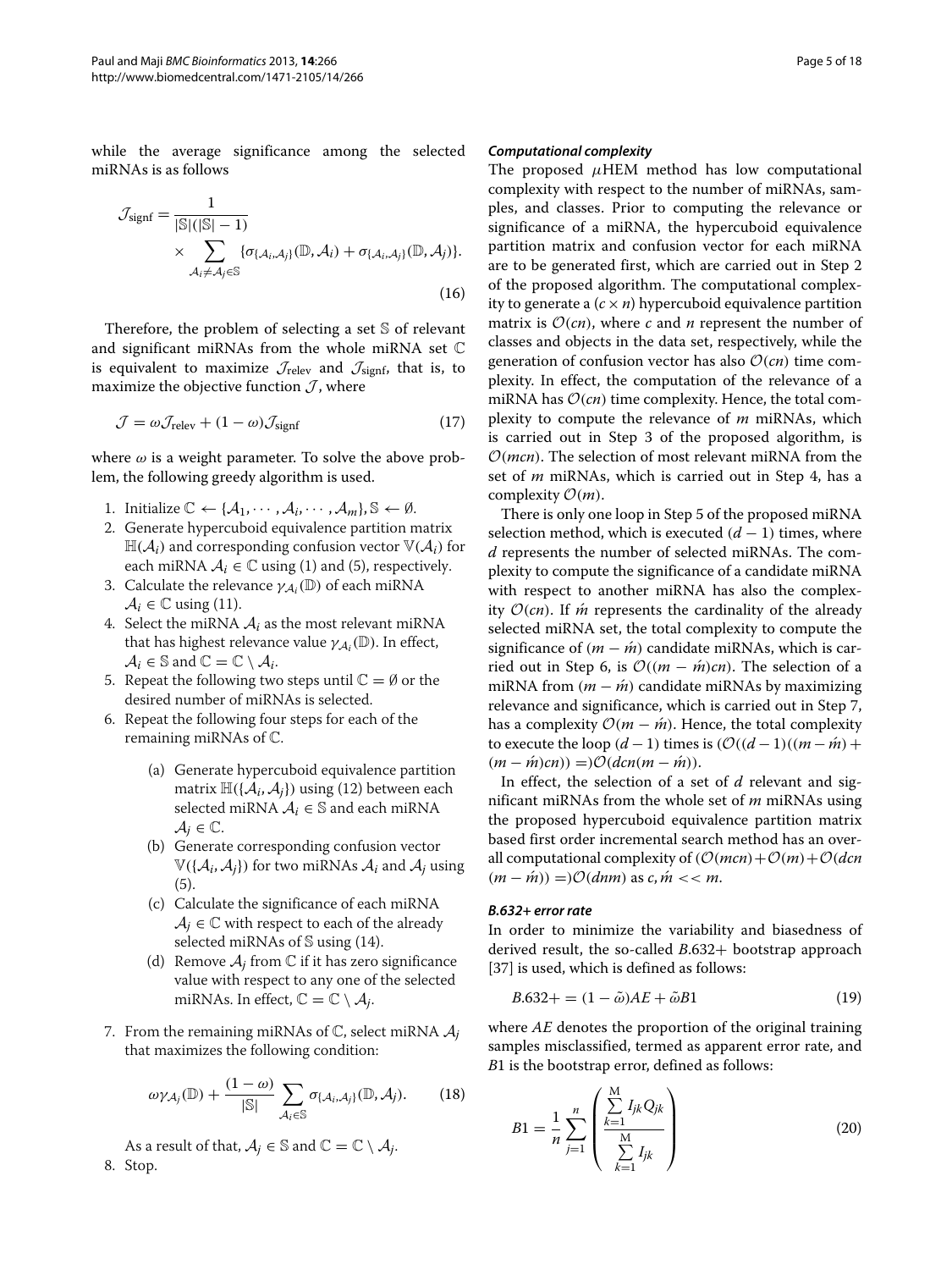where  $n$  is the number of original samples and M is the number of bootstrap samples. If the sample  $x_j$  is not contained in the kth bootstrap sample, then  $I_{ik} = 1$ , otherwise 0. Similarly, if  $x_j$  is misclassified,  $Q_{jk} = 1$ , otherwise 0. The weight parameter  $\tilde{\omega}$  is given by

$$
\tilde{\omega} = \frac{0.632}{1 - 0.368r};\tag{21}
$$

where 
$$
r = \frac{B1 - AE}{\gamma - AE}
$$
; (22)

$$
and \gamma = \sum_{i=1}^{c} p_i (1 - q_i); \qquad (23)
$$

where  $c$  is the number of classes,  $p_i$  is the proportion of the samples from the *i*th class, and  $q_i$  is the proportion of them assigned to the *i*th class. Also,  $\gamma$  is termed as the no-information error rate that would apply if the distribution of the class-membership label of the sample  $x_i$  did not depend on its feature vector.

#### *Support vector machine*

In the current study, the support vector machine (SVM) [\[43\]](#page-16-14) is used to evaluate the performance of the proposed  $\mu$ HEM algorithm as well as several other feature selection algorithms. The SVM is a margin classifier that draws an optimal hyperplane in the feature vector space; this defines a boundary that maximizes the margin between data samples in different classes, therefore leading to good generalization properties. A key factor in the SVM is to use kernels to construct nonlinear decision boundary. In the present work, linear kernels are used. The source code of the SVM has been downloaded from Library for Support Vector Machines [\(www.csie.ntu.edu.tw/~cjlin/](www.csie.ntu.edu.tw/~cjlin/libsvm/) [libsvm/\)](www.csie.ntu.edu.tw/~cjlin/libsvm/).

To compute different types of error rates obtained using the SVM, bootstrap approach is performed on each miRNA expression data set. For each training set, a set of differential miRNAs is first generated, and then the SVM is trained with the selected miRNAs. After the training, the information of miRNAs those were selected for the training set is used to generate test set and then the class label of the test sample is predicted using the SVM. For each data set, fifty top-ranked miRNAs are selected for the analysis.

In order to calculate the  $B.632+$  error rate, apparent error (AE) is first calculated. This error is obtained when the same original data set is used to train and test a classifier. After that, the B1 error is computed from M bootstrap samples. Finally, the no-information error  $(\gamma)$  is calculated by randomly perturbing the class label of a given data set. The mutated data set is used for miRNA selection and

the selected miRNA set is used to build the SVM. Then, the trained SVM is used to classify the original data set. The error generated by this procedure is known as  $\gamma$  rate. Finally, the  $B.632+$  error rate is computed based on the *AE*, *B*1 error, and  $\gamma$  error using [\(19\)](#page-4-0).

#### **Results and discussions**

The performance of the proposed hypercuboid equivalence partition matrix based miRNA selection  $(\mu$ HEM) method is extensively studied and compared with that of some existing feature selection algorithms. The algorithms compared are mutual information based Info-Gain [\[44\]](#page-16-15) and minimum redundancy-maximum relevance (mRMR) algorithm [\[45\]](#page-16-16), method proposed by Golub et al. [\[46\]](#page-16-17), rough set based maximum relevance-maximum significance (RSMRMS) algorithm [\[9](#page-15-4)[,28\]](#page-16-18), boosting [\[47\]](#page-16-19) and lasso [\[48\]](#page-16-20). The source code of the proposed  $\mu$ HEM algorithm, written in C language, is available at [www.isical.ac.](www.isical.ac.in/~bibl/results/mihem/mihem.html) [in/~bibl/results/mihem/mihem.html.](www.isical.ac.in/~bibl/results/mihem/mihem.html) All the algorithms are run in Ubuntu 12.04 LTS having machine configuration Intel Core i7-2600 CPU @ 3.40GHz  $\times$  8, and 16 GB RAM.

#### **Performance analysis of** µ**HEM algorithm**

This section presents the performance of the proposed  $\mu$ HEM algorithm on six miRNA data sets with respect to the B.632+ error rate of the SVM.

# *Optimum value of weight parameter* ω

The weight parameter  $\omega$  in [\(18\)](#page-4-1) regulates the relative importance of the significance of the candidate miRNA with respect to the already selected miRNAs and the relevance with the output class. If  $\omega$  is one, only the relevance with the output class is considered for each miRNA selection. The presence of a  $\omega$ value lower than one is crucial in order to obtain good results. If the significance between miRNAs is not taken into account, selecting the miRNAs with the highest relevance with respect to the output class may tend to produce a set of redundant and insignificant miRNAs that may leave out useful complementary information. On the other hand, if  $\omega$  is zero, the miRNAs are selected based on their significance values only without considering the relevance of each miRNA. In effect, the selected miRNA set may contain a number of irrelevant miRNAs. Hence, the value of weight parameter  $\omega$  should be in between zero and one in order to obtain good results, that is, 0 <  $\omega$  < 1.

To find out the optimum value of  $\omega$  for each miRNA data set, the coefficient of variation  $(C_v)$  of average significance value is used. It is a measure of relative dispersion and defined as a quotient between standard deviation and mean value. Let the average significance value of the jth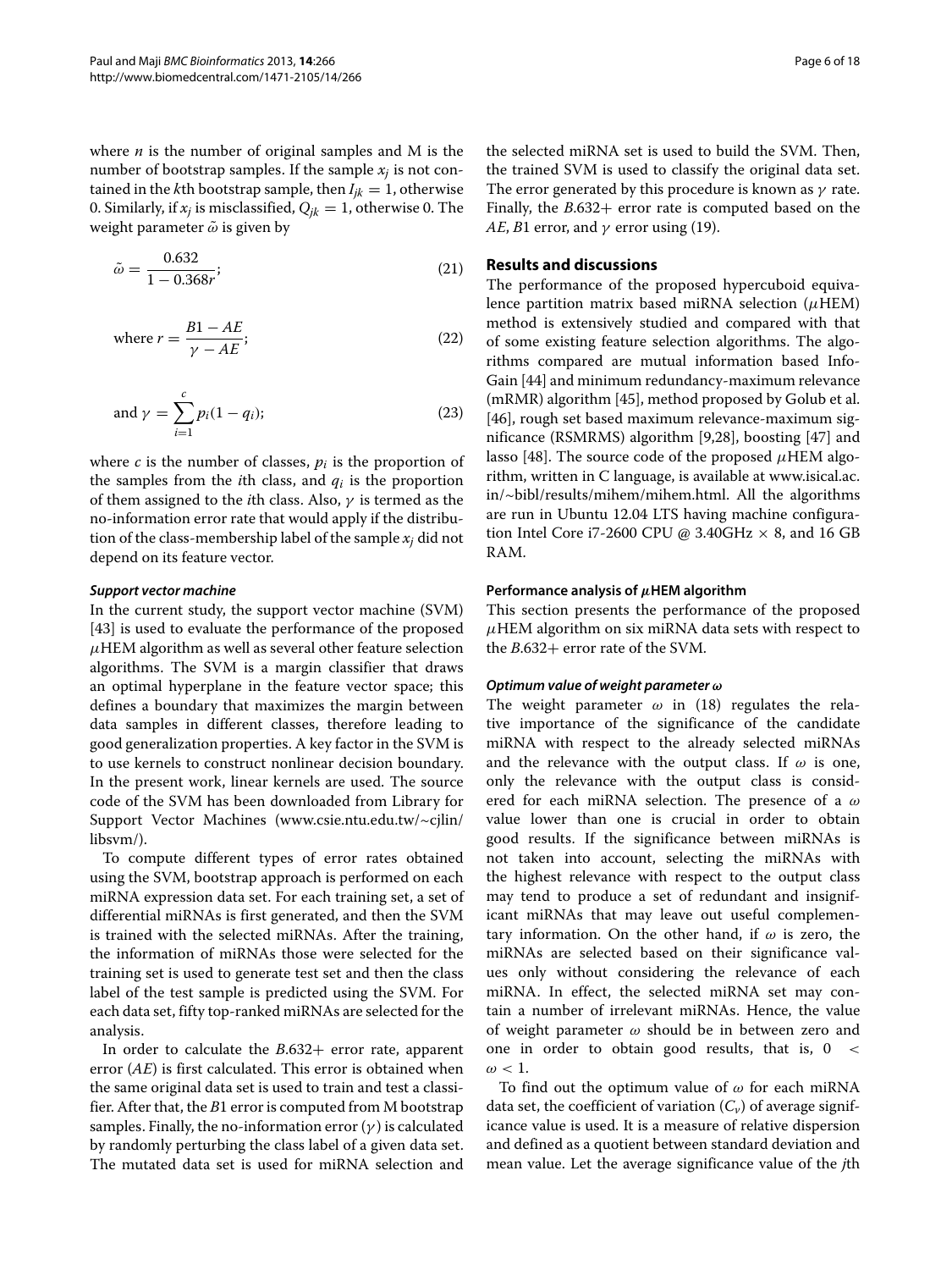selected miRNA  $A_j$  with respect to the already selected miRNA set  $\mathbb{S}_{i-1}$ , for a given  $\omega$  value, be

$$
\Omega_j(\omega) = \frac{1}{|\mathbb{S}_{j-1}|} \sum_{\substack{\mathcal{A}_i \neq \mathcal{A}_j \in \mathbb{S}_{j-1} \\ j > i}} \sigma_{\{\mathcal{A}_i, \mathcal{A}_j\}}(\mathbb{D}, \mathcal{A}_j)
$$
(24)

where D represents the set of class labels of the samples and  $\mathbb{S}_j = \mathbb{S}_{j-1} \cup \{ \mathcal{A}_j \}$ . If  $\mu(\omega)$  and  $s(\omega)$  represent the mean and standard deviation of the average significance values of d selected miRNAs for a particular value of  $\omega$ , then the  $C_v$  index is defined as follows:

$$
C_{\nu}(\omega) = \frac{s(\omega)}{\mu(\omega)};
$$
\n(25)

where mean and standard deviation for d selected miRNAs are computed as follows:

$$
\mu(\omega) = \frac{1}{d} \sum_{i=1}^{d} \Omega_i(\omega); \tag{26}
$$

$$
s(\omega) = \sqrt{\frac{1}{d} \sum_{i=1}^{d} [\mu(\omega) - \Omega_i(\omega)]^2}.
$$
 (27)

The lower value of the  $C_v$  index, that is, the higher value of mean  $\mu$  and lower value of standard deviation s, ensures that the average significance of the set of selected miRNAs is higher. A good miRNA selection method should make the value of  $C_v$  index as low as possible.

To find out the optimum value of  $\omega$ , extensive experimentation is carried out on six miRNA expression data sets. The value of  $\omega$  is varied from 0.0 to 1.0. In the current study,  $d = 30$  and  $d = 50$  top-ranked miRNAs are selected for analysis. Figure [1](#page-6-0) presents the variation of the  $C_v$  index obtained using the proposed  $\mu$ HEM algorithm for different values of  $\omega$  on six miRNA data sets. From the results reported in Figure [1,](#page-6-0) it is seen that as the value of weight parameter  $\omega$  increases, the  $C_{\nu}$  index decreases and

attains its minimum value at a particular value of  $\omega = \omega^{\star}$ . After that the  $C_v$  index value increases with the increase in the value of  $\omega$ . Hence, the optimum value of  $\omega$  for each data set is obtained using the following relation:

<span id="page-6-1"></span>
$$
\omega^* = \arg \min_{\omega} \{ C_{\nu}(\omega) \}.
$$
 (28)

The optimum values of  $\omega$  obtained using [\(28\)](#page-6-1) are 0.1 for GSE17681, GSE17846, GSE21036, GSE24709, and GSE28700, and 0.4 for GSE31408, irrespective of the number of selected miRNAs.

Figures [2](#page-7-0) and [3](#page-7-1) present the variation of the  $B.632 +$  error rate obtained using the proposed  $\mu$ HEM algorithm for different values of  $\omega$  on GSE17681, GSE17846, GSE21036, and GSE24709 data sets as examples considering  $d = 50$ . From the results reported in Figures [2](#page-7-0) and [3,](#page-7-1) it is seen that the  $B.632+$  error rate of the SVM decreases with the increase in the number of selected miRNAs, irrespective of the value of  $\omega$ . Also, the error rate is lower for  $0.0 < \omega < 0.5$  than both  $\omega = 0.0$  and 1.0. Similar results can also be seen for both GSE28700 and GSE31408 data sets.

Finally, Table [1](#page-8-0) presents the minimal  $B.632+$  error rate of the SVM for different values of weight parameter  $\omega$ , along with the value of  $C_v$  index. For each miRNA data set, the minimum  $B.632+$  error rate is written in italic, while the best  $C_v$  index is marked in bold. From the results reported in Table [1,](#page-8-0) it is seen that the proposed  $\mu$ HEM algorithm achieves its best performance at  $\omega = \omega^\star$  in five cases out of total six miRNA data sets. Only for GSE28700 data set, the B.632+ error rate at  $\omega = \omega^*$  is higher than that of both  $\omega = 0.0$  and 1.0. The lowest B.632+ error rate is achieved at  $\omega = 1.0$  for this data set. All the results reported in Figures [1,](#page-6-0) [2,](#page-7-0) and [3,](#page-7-1) and Table [1](#page-8-0) establish the importance of both relevance and significance criteria in the proposed  $\mu$ HEM method for selecting differentially expressed miRNAs from a microarray data.

<span id="page-6-0"></span>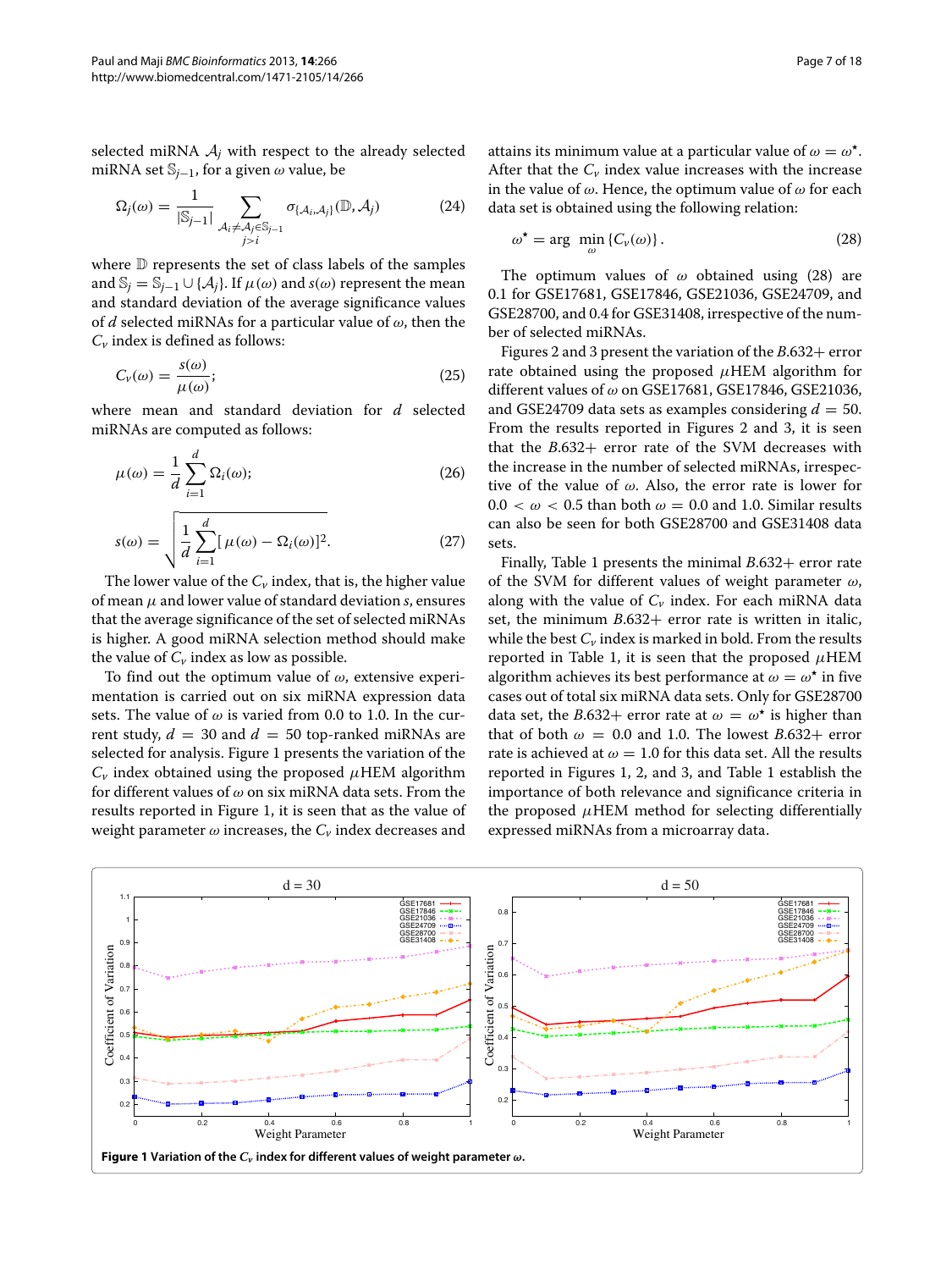

#### <span id="page-7-0"></span>*Optimum number of selected miRNAs*

According to Lu et al. [\[1\]](#page-15-0), unlike with mRNAs, a modest number of miRNAs might be sufficient to classify human cancers. Also, the number of training samples is typically very small compare to the number of miRNAs. Hence, the use of large number of miRNAs in constructing classifier may degrade the prediction capability on test samples  $[10]$ .

In order to find out the optimum number of selected miRNAs, extensive experimentation is carried out on six microarray data sets. Figure [4](#page-8-1) depicts the relevance and average significance values of each of the selected miRNAs for six expression data sets. The results are presented for optimum values of  $\omega$  considering 100 selected miRNAs. From the results reported in Figure [4,](#page-8-1) it can be seen that as the number of selected miRNAs increases, both relevance and significance values decrease. Also, the significance value remains constant after selecting forty to forty-five miRNAs, irrespective of the data sets used. Hence, in the current study, the selected number of miRNAs is set to  $d = 50$ .

#### *Error rate and execution time*

Figure [5](#page-9-0) presents the variation of several error rates obtained using the proposed  $\mu$ HEM algorithm for different number of samples. The data sets in  $x$ -axis of Figure [5](#page-9-0) are arranged in ascending order of the number of samples present in each data set, that is, the number of samples in GSE17681, GSE17846, GSE28700, GSE24709, GSE21036, and GSE31408 data are 36, 41, 44, 71, 141, and 148, respectively.

From all the results reported in Figure [5,](#page-9-0) it is seen that different error rates such as  $AE$ ,  $B1$ , and  $B.632+$  do not depend on the number of samples present in the data set,



<span id="page-7-1"></span>**averaged over 50 random splits.**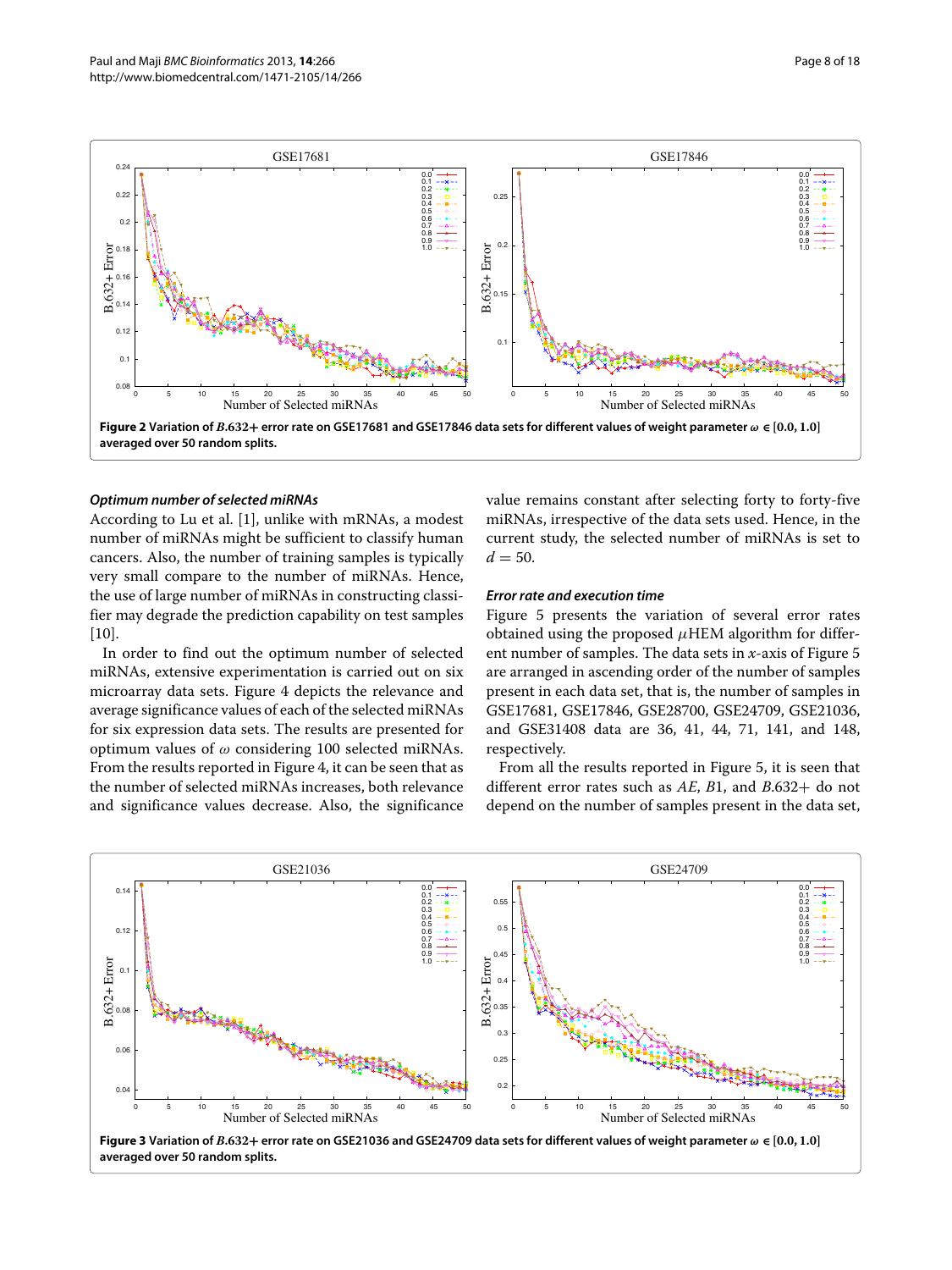<span id="page-8-0"></span>

| Value       | GSE17681 |           | GSE17846 |           | GSE21036 |           | GSE24709 |           | GSE28700 |           | GSE31408 |         |
|-------------|----------|-----------|----------|-----------|----------|-----------|----------|-----------|----------|-----------|----------|---------|
| of $\omega$ | $B.632+$ | $C_{\nu}$ | $B.632+$ | $C_{\nu}$ | $B.632+$ | $C_{\nu}$ | $B.632+$ | $C_{\nu}$ | $B.632+$ | $C_{\nu}$ | $B.632+$ | $C_{v}$ |
| 0.0         | 0.0854   | 0.4951    | 0.0605   | 0.4275    | 0.0403   | 0.6528    | 0.1863   | 0.2312    | 0.2498   | 0.3388    | 0.0757   | 0.4688  |
| 0.1         | 0.0842   | 0.4421    | 0.0590   | 0.4042    | 0.0388   | 0.5956    | 0.1803   | 0.2171    | 0.2566   | 0.2693    | 0.0753   | 0.4275  |
| 0.2         | 0.0870   | 0.4502    | 0.0623   | 0.4094    | 0.0396   | 0.6124    | 0.1898   | 0.2213    | 0.2660   | 0.2752    | 0.0742   | 0.4368  |
| 0.3         | 0.0851   | 0.4542    | 0.0644   | 0.4148    | 0.0410   | 0.6246    | 0.1878   | 0.2256    | 0.2572   | 0.2818    | 0.0732   | 0.4543  |
| 0.4         | 0.0894   | 0.4611    | 0.0627   | 0.4206    | 0.0420   | 0.6319    | 0.1881   | 0.2312    | 0.2583   | 0.2889    | 0.0672   | 0.4190  |
| 0.5         | 0.0882   | 0.4680    | 0.0640   | 0.4275    | 0.0394   | 0.6384    | 0.1970   | 0.2399    | 0.2587   | 0.2980    | 0.0690   | 0.5097  |
| 0.6         | 0.0882   | 0.4951    | 0.0651   | 0.4319    | 0.0392   | 0.6447    | 0.1940   | 0.2429    | 0.2571   | 0.3079    | 0.0693   | 0.5508  |
| 0.7         | 0.0893   | 0.5105    | 0.0637   | 0.4337    | 0.0402   | 0.6493    | 0.1951   | 0.2536    | 0.2632   | 0.3241    | 0.0683   | 0.5826  |
| 0.8         | 0.0893   | 0.5202    | 0.0636   | 0.4366    | 0.0405   | 0.6528    | 0.1992   | 0.2564    | 0.2649   | 0.3388    | 0.0690   | 0.6088  |
| 0.9         | 0.0893   | 0.5202    | 0.0636   | 0.4380    | 0.0398   | 0.6664    | 0.2002   | 0.2564    | 0.2650   | 0.3388    | 0.0697   | 0.6414  |
| 1.0         | 0.0860   | 0.5958    | 0.0724   | 0.4575    | 0.0410   | 0.6801    | 0.2095   | 0.2950    | 0.2475   | 0.4191    | 0.0693   | 0.6771  |

**Table 1 Performance of** µ**HEM algorithm on six miRNA data sets for different values of** ω

rather, they depend on the distribution of the samples in different classes or categories. For example, although the number of samples in GSE17846 and GSE28700 data sets is almost equal, that is, 41 and 44, respectively, there is a significant difference in errors for these two data sets. The B.632+ errors for GSE17846 and GSE28700 data sets are 0.059 and 0.257, respectively. On the other hand, the B.632+ errors for GSE17846 data set with 41 samples and GSE31408 data set with 148 samples are 0.059 and 0.067, respectively.

Figure [6](#page-9-1) reports the execution time of the proposed  $\mu$ HEM algorithm for different number of selected miRNAs. Results are presented for all six miRNA data sets by varying the number of selected miRNAs from 10 to 100. From all the results reported in Figure [6,](#page-9-1) it can be seen that the execution time of the proposed algorithm is directly proportional to the number of selected miRNAs, total number of miRNAs and samples.

#### **Importance of B.632+ error rate**

This section establishes the importance of using  $B.632+$ error rate over other types of errors such as apparent error (AE), no-information error rate ( $\gamma$ ), and bootstrap error (B1). Different types of errors on each miRNA expression data set are calculated using the SVM for the proposed method. All the results are presented for the

<span id="page-8-1"></span>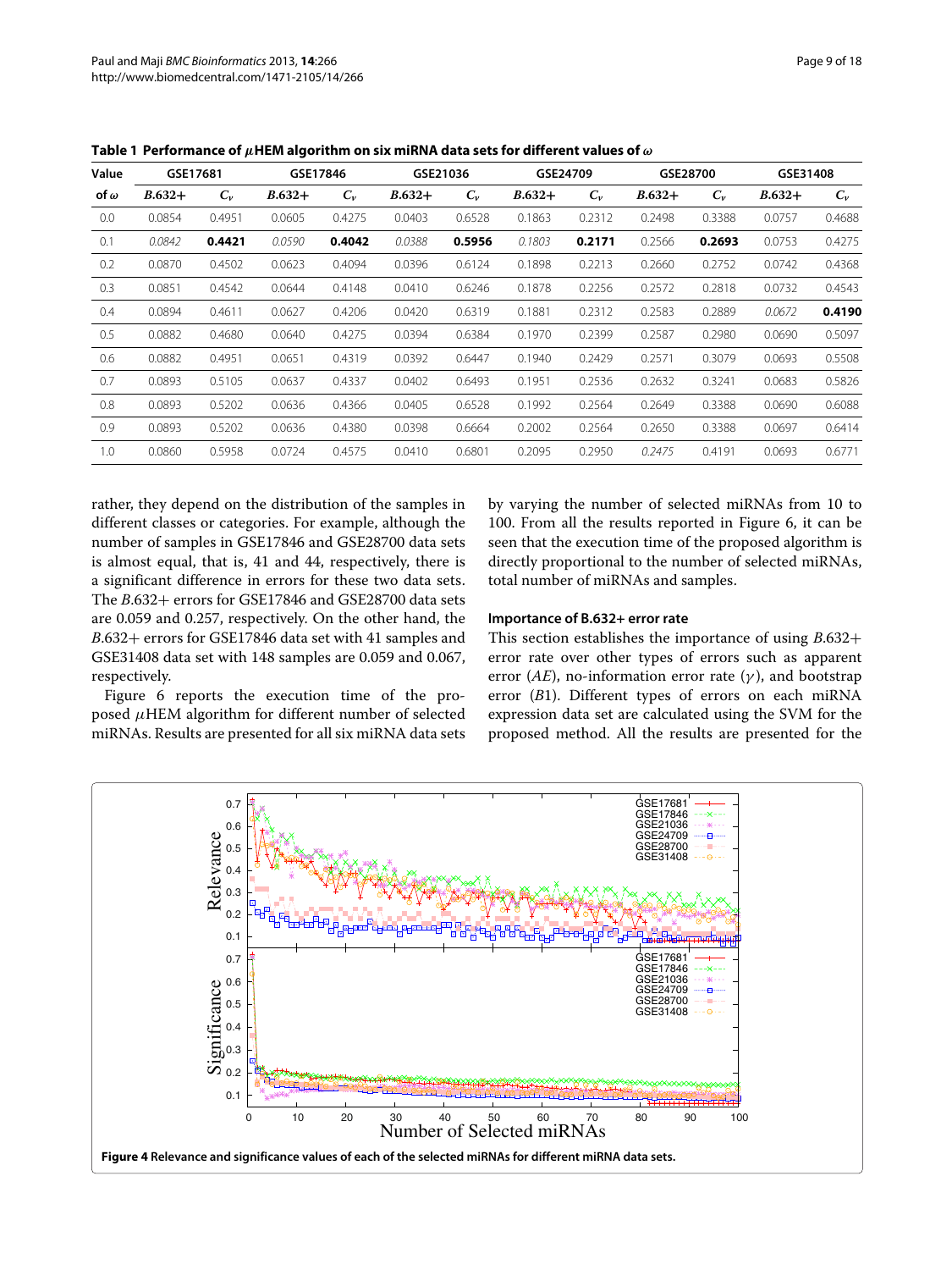

<span id="page-9-0"></span>optimum values of  $\omega$  considering  $d = 50$ . Figures [7](#page-10-0) and [8](#page-10-1) represent various types of errors obtained by the proposed algorithm on GSE17681, GSE17846, GSE21036, and GSE24709 data sets as examples. From Figures [7](#page-10-0) and [8,](#page-10-1) it is seen that different types of errors decrease as the number of selected miRNAs increases. Similar results are also found for both GSE28700 and GSE31408 data sets. For all six data sets, the  $AE$  attains consistently lowest value, while  $\gamma$  has highest value. On the other hand, the B1 has smaller error rate than  $\gamma$  but it is higher than the  $AE$ . Moreover, the  $B.632+$  estimate has smaller error rate than the B1 but higher than the AE.

Table [2](#page-10-2) reports the minimum values of different errors, along with the number of miRNAs required to attain these values. From all the results reported in this table, it can be seen that the  $B.632+$  estimator corrects the upward bias of B1 and downward bias of AE. Also, it puts more weight on B1 in situation where the amount of overfitting as measured by  $(B1 - AE)$  is relatively large. It thus is applicable in the present context where the prediction rule generated by the SVM may be overfitted.

#### **Comparative performance analysis**

This section compares the performance of the proposed  $\mu$ HEM algorithm with that of InfoGain [\[44\]](#page-16-15), mRMR algorithm [\[45\]](#page-16-16), method proposed by Golub et al. [\[46\]](#page-16-17), RSMRMS algorithm [\[9\]](#page-15-4), boosting [\[47\]](#page-16-19), and lasso [\[48\]](#page-16-20). Table [3](#page-11-0) and Figures [9,](#page-12-0) [10,](#page-12-1) [11,](#page-12-2) [12,](#page-13-0) [13,](#page-13-1) and [14](#page-13-2) present different error rates obtained by various feature selection algorithms on six miRNA expression data sets.

#### *AE and B1 error*

Table [3](#page-11-0) compares the best performance of different feature selection algorithms based on the error rate of the SVM. From the results reported in Table [3,](#page-11-0) it is seen that

the best AE for each miRNA data set is same for most of the algorithms. Both proposed  $\mu$ HEM algorithm and mRMR method attain the best AE value for all data sets, while the method proposed by Golub et al. and InfoGain achieve it for five data sets and boosting and RSMRMS method attain this value on two data sets. However, the  $\mu$ HEM achieves the best AE value with lower number of selected miRNAs than that obtained by other methods on GSE17681, GSE17846, and GSE24709 data sets, while mRMR method attains it for GSE21036 and GSE28700 data sets and the method proposed by Golub et al. on GSE31408 data set. On the other hand, the boosting method attains lowest B1 error rate in four cases out of total six data sets, while the  $\mu$ HEM method and lasso achieve it only for GSE21036 and GSE31408 data sets, respectively.

#### *Gap estimate*

However, according to Efron and Tibshirani [\[37\]](#page-16-8), the bootstrap approach  $(B1)$  overestimates the error. In this regard, the Gap function [\[49\]](#page-16-21) is generally used to know whether the obtained B1 error is smaller than that would be expected by chance, if the distribution of the classmembership label of the sample did not depend on its feature vector. The Gap function represents the difference between no-information error  $(y)$  and bootstrap error  $(B1)$ , and is defined by

$$
Gap = \gamma - B1. \tag{29}
$$

The larger value of *Gap* function indicates that the obtained or observed B1 error is significantly lower than that of expected by chance. Figures [9,](#page-12-0) [10,](#page-12-1) and [11](#page-12-2) depict the gap curves, which highlight the difference between  $\gamma$  and B1 errors obtained using different algorithms on six miRNA data sets. From the results reported in these figures, it can be found that the Gap estimate increases with the increase in the number of selected miRNAs,

<span id="page-9-1"></span>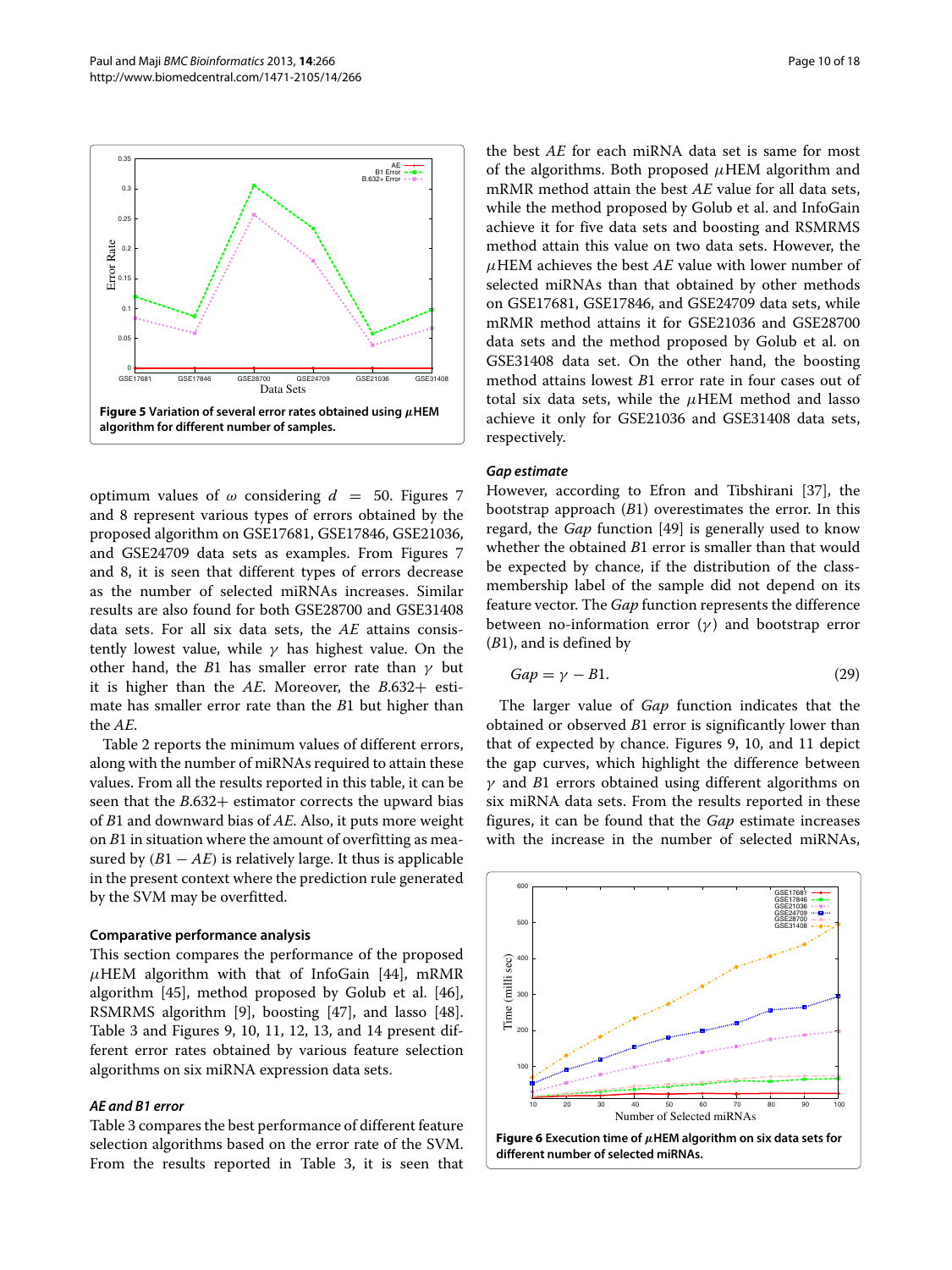

<span id="page-10-0"></span>**Figure 7 Different error rates of the proposed algorithm on GSE17681 and GSE17846 data sets obtained using the SVM averaged over 50 random splits.**



<span id="page-10-1"></span>irrespective of the algorithms and data sets used. Also, the Gap function always achieves significantly higher values for the proposed  $\mu$ HEM algorithm, while for both boosting and lasso, the gap estimate is very low. Table [3](#page-11-0) compares the best values of the Gap function obtained using different algorithms. All the results reported here confirm that the proposed algorithm attains highest values of Gap function in five cases, while the method proposed by Golub et al. achieves it only for GSE31408 data set.

|  |  | Table 2 Comparative analysis of different types of errors for $\mu$ HEM algorithm |
|--|--|-----------------------------------------------------------------------------------|
|--|--|-----------------------------------------------------------------------------------|

<span id="page-10-2"></span>

| Microarray | AE    |        | <b>B1</b> Error |        |       | $\nu$ Error | $B.632 +$ Error |                |
|------------|-------|--------|-----------------|--------|-------|-------------|-----------------|----------------|
| data sets  | Error | miRNAs | Error           | miRNAs | Error | miRNAs      | Error           | miRNAs         |
| GSE17681   | 0.000 |        | 0.120           | 50     | 0.432 | 18          | 0.084           | 50             |
| GSF17846   | 0.000 |        | 0.087           | 49     | 0.469 |             | 0.059           | 49             |
| GSE21036   | 0.000 | 42     | 0.058           | 47     | 0.391 | 3           | 0.039           | 47             |
| GSE24709   | 0.000 | 20     | 0.234           | 49     | 0.462 | 22          | 0.180           | 49             |
| GSE28700   | 0.000 | 25     | 0.306           | 4      | 0.463 | 37          | 0.257           | $\overline{4}$ |
| GSE31408   | 0.000 | 44     | 0.098           | C.     | 0.383 | 10          | 0.067           | 50             |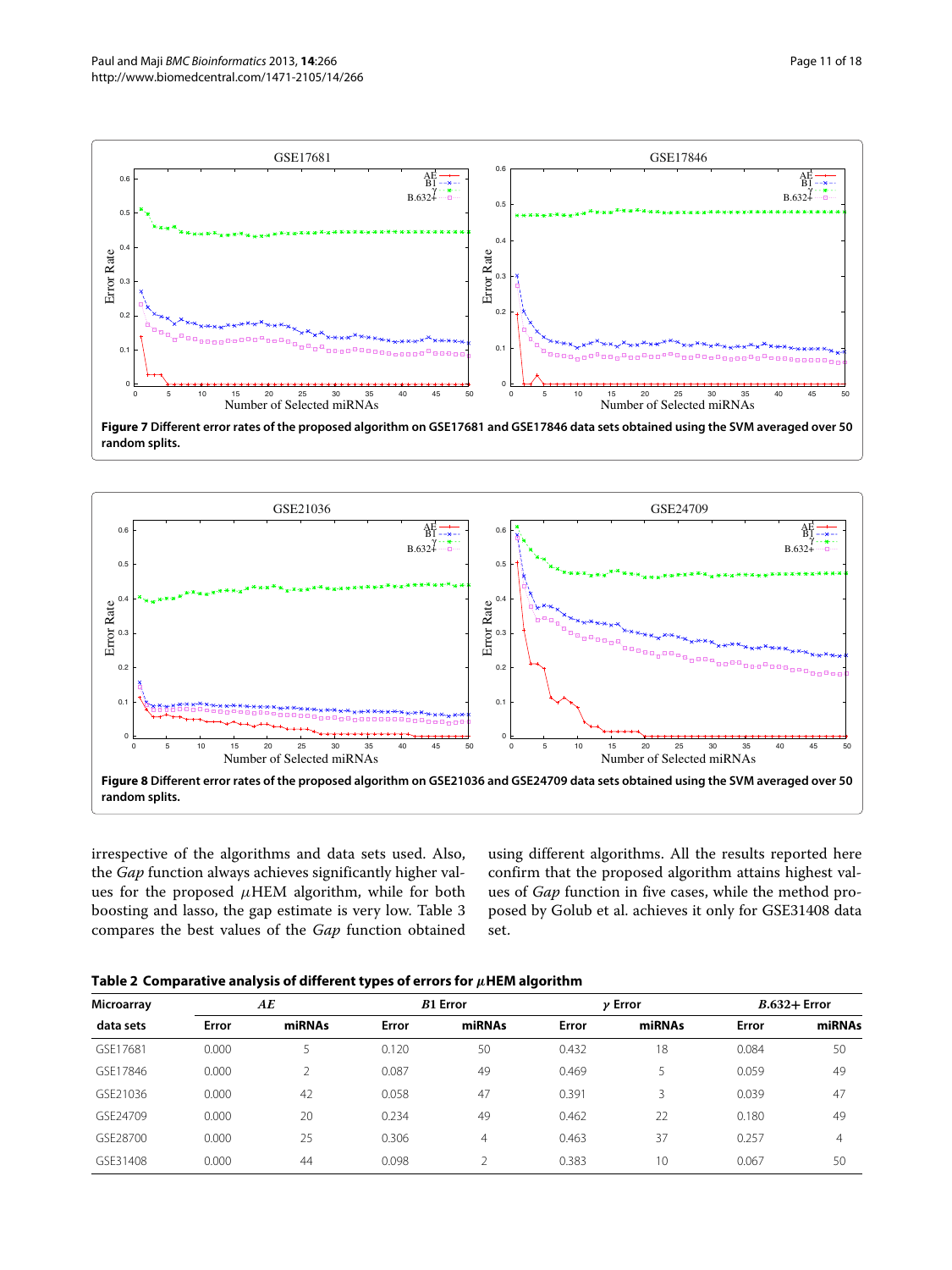# **Table 3 Comparative performance analysis of different algorithms**

<span id="page-11-0"></span>

| Microarray | <b>Algorithms</b> | <b>Apparent error</b> |                |       | <b>B1</b> Error |       | Gap estimate   | $B.632 +$ Error |                |
|------------|-------------------|-----------------------|----------------|-------|-----------------|-------|----------------|-----------------|----------------|
| data sets  | /Methods          | Error                 | miRNAs         | Error | miRNAs          | Error | miRNAs         | Error           | miRNAs         |
|            | Golub et al.      | 0.000                 | 19             | 0.194 | 32              | 0.258 | 32             | 0.146           | 32             |
|            | Lasso             | 0.056                 | $\overline{2}$ | 0.266 | $\overline{2}$  | 0.125 | $\overline{2}$ | 0.229           | 2              |
|            | Boosting          | 0.000                 | 5              | 0.113 | 10              | 0.090 | 10             | 0.094           | 10             |
| GSE17681   | InfoGain          | 0.000                 | 6              | 0.154 | 21              | 0.290 | 21             | 0.111           | 21             |
|            | mRMR              | 0.000                 | 10             | 0.175 | 28              | 0.267 | 28             | 0.129           | 28             |
|            | <b>RSMRMS</b>     | 0.000                 | 8              | 0.142 | 24              | 0.299 | 24             | 0.102           | 24             |
|            | $\mu$ HEM         | 0.000                 | 5              | 0.120 | 50              | 0.325 | 50             | 0.084           | 50             |
|            | Golub et al.      | 0.000                 | 6              | 0.116 | 48              | 0.363 | 48             | 0.081           | 48             |
|            | Lasso             | 0.024                 | 3              | 0.102 | 3               | 0.241 | $\overline{2}$ | 0.079           | 3              |
|            | Boosting          | 0.000                 | $\overline{4}$ | 0.037 | 9               | 0.170 | 9              | 0.025           | 9              |
| GSE17846   | InfoGain          | 0.000                 | $\overline{7}$ | 0.093 | 37              | 0.387 | 37             | 0.063           | 37             |
|            | mRMR              | 0.000                 | 3              | 0.101 | 48              | 0.379 | 48             | 0.069           | 48             |
|            | <b>RSMRMS</b>     | 0.000                 | $\overline{2}$ | 0.093 | 39              | 0.386 | 39             | 0.064           | 39             |
|            | $\mu$ HEM         | 0.000                 | $\overline{2}$ | 0.087 | 49              | 0.392 | 49             | 0.059           | 49             |
|            | Golub et al.      | 0.000                 | 35             | 0.069 | 48              | 0.368 | 39             | 0.047           | 48             |
|            | Lasso             | 0.043                 | 5              | 0.061 | 6               | 0.074 | 6              | 0.057           | 6              |
|            | Boosting          | 0.099                 | 3              | 0.107 | 3               | 0.074 | 3              | 0.104           | 3              |
| GSE21036   | InfoGain          | 0.000                 | 39             | 0.073 | 50              | 0.372 | 44             | 0.049           | 50             |
|            | mRMR              | 0.000                 | 19             | 0.064 | 49              | 0.376 | 50             | 0.043           | 49             |
|            | <b>RSMRMS</b>     | 0.050                 | 5              | 0.089 | 5               | 0.328 | 5              | 0.075           | 5              |
|            | $\mu$ HEM         | 0.000                 | 42             | 0.058 | 47              | 0.386 | 47             | 0.039           | 47             |
|            | Boosting          | 0.099                 | 8              | 0.211 | 8               | 0.057 | 8              | 0.192           | $\,8\,$        |
|            | InfoGain          | 0.000                 | 26             | 0.257 | 45              | 0.218 | 46             | 0.203           | 45             |
| GSE24709   | mRMR              | 0.000                 | 24             | 0.245 | 50              | 0.229 | 50             | 0.191           | 50             |
|            | <b>RSMRMS</b>     | 0.141                 | 11             | 0.402 | 11              | 0.123 | $\overline{2}$ | 0.366           | 11             |
|            | $\mu$ HEM         | 0.000                 | 20             | 0.234 | 49              | 0.241 | 49             | 0.180           | 49             |
|            | Golub et al.      | 0.000                 | 27             | 0.300 | 27              | 0.173 | 3              | 0.248           | 27             |
|            | Lasso             | 0.045                 | $\overline{4}$ | 0.251 | 4               | 0.118 | $\overline{4}$ | 0.215           | $\overline{4}$ |
|            | Boosting          | 0.023                 | $\overline{7}$ | 0.191 | 8               | 0.131 | $\overline{4}$ | 0.160           | 8              |
| GSE28700   | InfoGain          | 0.000                 | 35             | 0.309 | 8               | 0.159 | 8              | 0.271           | 21             |
|            | mRMR              | 0.000                 | 21             | 0.333 | 49              | 0.140 | 7              | 0.285           | 49             |
|            | <b>RSMRMS</b>     | 0.023                 | 34             | 0.331 | 19              | 0.140 | 15             | 0.285           | 19             |
|            | $\mu$ HEM         | 0.000                 | 25             | 0.306 | 4               | 0.194 | $\overline{4}$ | 0.257           | 4              |
|            | Golub et al.      | 0.000                 | 36             | 0.073 | 1               | 0.364 | $\mathbf{1}$   | 0.069           | $\mathbf{1}$   |
|            | Lasso             | 0.061                 | 3              | 0.072 | $\overline{4}$  | 0.184 | $\mathbf{1}$   | 0.068           | $\overline{4}$ |
|            | <b>Boosting</b>   | 0.081                 | $\overline{2}$ | 0.087 | $\overline{2}$  | 0.085 | $\mathbf{1}$   | 0.085           | $\overline{2}$ |
| GSE31408   | InfoGain          | 0.007                 | 20             | 0.090 | 9               | 0.331 | $\mathbf{1}$   | 0.077           | 27             |
|            | mRMR              | 0.000                 | 37             | 0.094 | 6               | 0.331 | 1              | 0.074           | 6              |
|            | <b>RSMRMS</b>     | 0.061                 | $\overline{2}$ | 0.086 | 6               | 0.336 | $\overline{2}$ | 0.077           | 6              |
|            | $\mu$ HEM         | 0.000                 | 44             | 0.098 | $\overline{2}$  | 0.354 | 50             | 0.067           | 50             |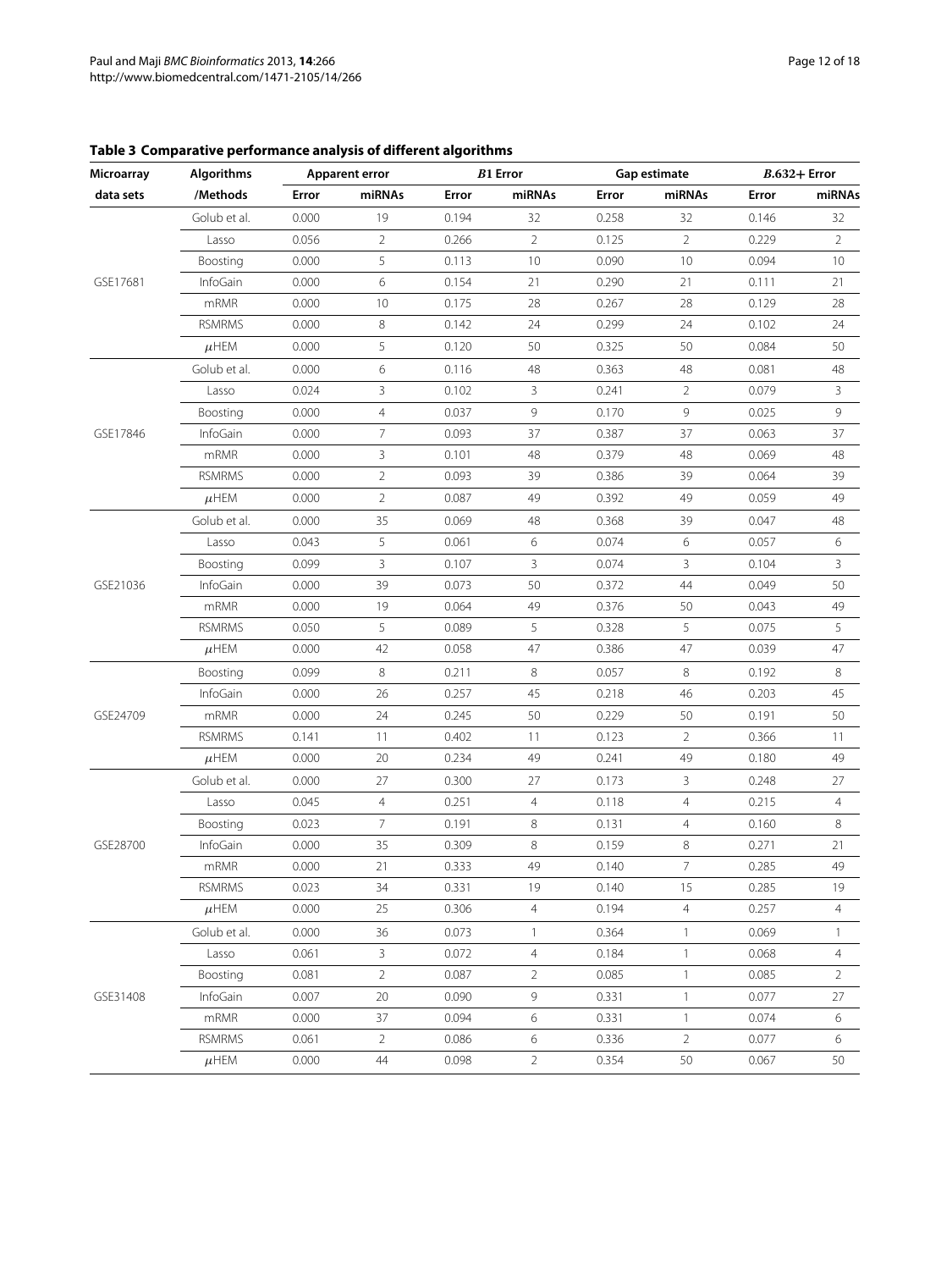

<span id="page-12-0"></span>

<span id="page-12-2"></span><span id="page-12-1"></span>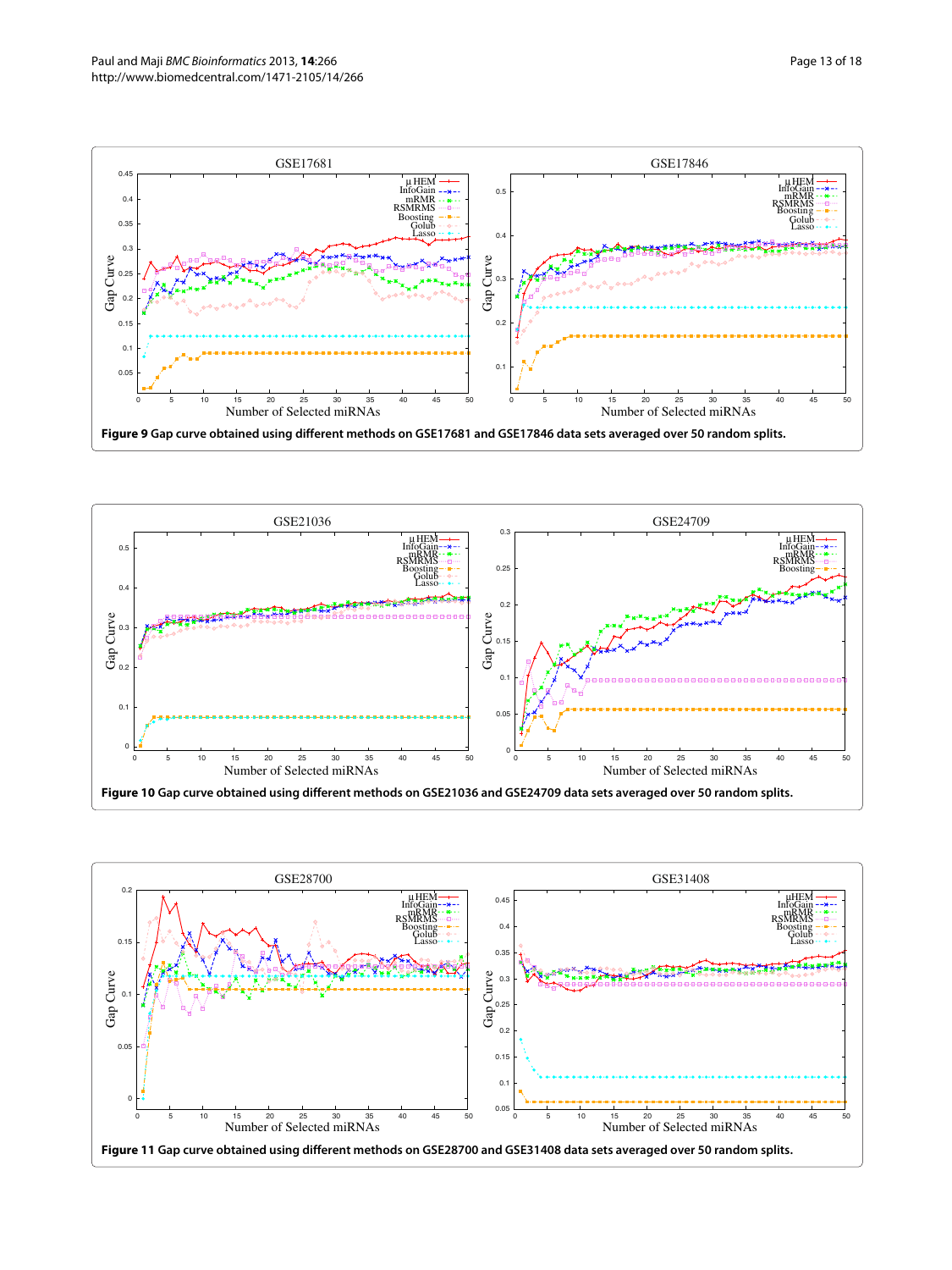

<span id="page-13-0"></span>

<span id="page-13-2"></span><span id="page-13-1"></span>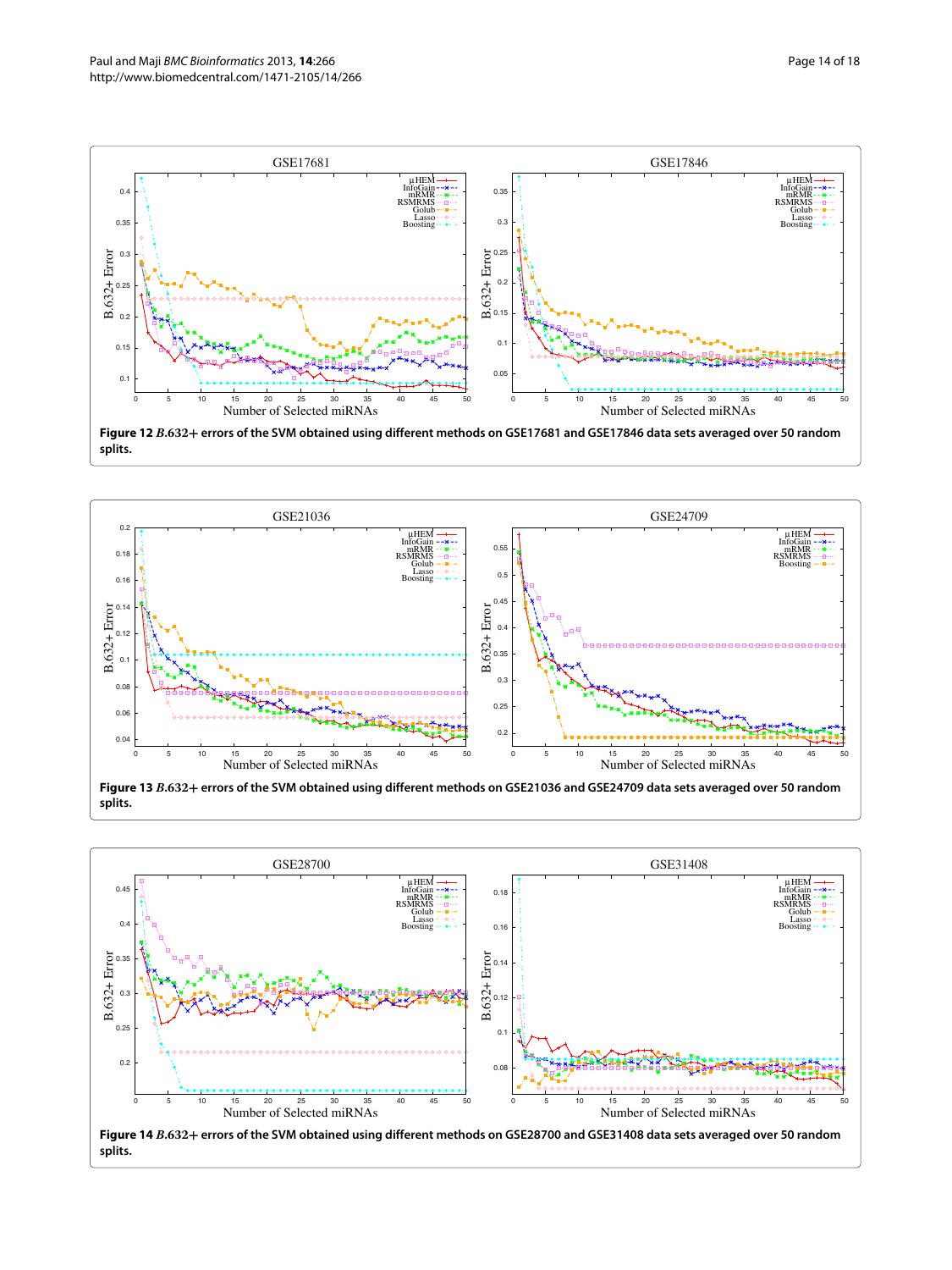#### *B.632+ error*

Finally, the performance of different algorithms is compared with respect to the  $B.632+$  error. According to Efron and Tibshirani [\[37\]](#page-16-8), the  $B.632+$  error corrects the upward bias in bootstrap error with the downwardly biased apparent error. Figures [12,](#page-13-0) [13,](#page-13-1) and [14](#page-13-2) report the variation of the  $B.632+$  error for different number of selected miRNAs obtained by several feature selection algorithms on six miRNA expression data sets. From the results reported in Table [3](#page-11-0) and Figures [12,](#page-13-0) [13,](#page-13-1) and [14,](#page-13-2) it can be seen that both boosting and lasso are useful to select a very small number of miRNAs, but not always appropriate to achieve lowest  $B.632+$  error rate. The  $\mu$ HEM algorithm attains lowest B.632+ error rate of the SVM classifier for GSE17681, GSE21036, GSE24709, and GSE31408 data sets, while boosting achieves it only on GSE17846 and GSE28700 data sets. The better performance of the proposed  $\mu$ HEM method is achieved due to the fact that it provides an efficient way to compute degree of dependency of class labels on feature set in approximation spaces. In effect, a reduced set of relevant and significant miRNAs is being obtained using the proposed  $\mu$ HEM method.

#### *Execution time*

Moreover, Figure [15](#page-14-0) compares the execution time of different algorithms for six data sets. From the results reported in Figure [15,](#page-14-0) it can also be seen that the execution time of the proposed algorithm is significantly lower than that of most of the methods, irrespective of the data sets used. However, the execution time of the method proposed by Golub et al. is slightly lower than that of the proposed method. The lower execution time of the proposed algorithm is achieved due to its low computational complexity to compute the relevance and significance with respect to the number of selected miRNAs, total number of miRNAs and samples in microarray data set.

<span id="page-14-0"></span>

#### **Biological significance analysis**

This section presents the biological significance of some miRNAs those are selected by the proposed  $\mu$ HEM algorithm for GSE21036 data set as an example. The manually curated database, termed as miR2Disease [\[50\]](#page-16-22), is used here to biologically validate the results obtained by the  $\mu$ HEM algorithm. This database aims at providing a comprehensive resource of miRNA deregulation in various human diseases.

In GSE21036 data set, miRNA expression profiling has been done to understand the role of miRNAs that are responsible for the genesis and progression of prostate cancer [\[40\]](#page-16-11). The  $\mu$ HEM algorithm selects a set of differentially expressed miRNAs from each bootstrap sample of GSE21036 data set. A set of nine miRNAs, consisting of **hsa-miR-145**, **hsa-miR-25**, **hsa-miR-153**, **hsa-miR-143**, **hsa-miR-19a**, **hsa-miR-96**, **hsa-miR-663**, **hsa-miR-20a**, and **hsa-miR-182**, is identified from all bootstrap samples of GSE21036 data set. Among them, four miRNAs, namely, **hsa-miR-19a**, **hsa-miR-20a**, **hsa-miR-663**, and **hsa-miR-182**, are identified by the  $\mu$ HEM algorithm only, not by other feature selection algorithms.

One of the distinct characteristics of prostate cancer is over-expression of the ERG proto-oncogene. Several independent target prediction methods have indicated that the 3′ untranslated region of the ERG mRNA is a potential target of **hsa-miR-145**. The **hsa-miR-145** is consistently down-regulated in prostate cancer. In [\[51\]](#page-16-23), it has been shown that the ERG 3<sup>'</sup> untranslated region is a regulative target of **hsa-miR-145** in vitro. From this observation it is suggested that the miRNA **hsa-miR-145** leads to progression of prostate cancer. The down regulation of **hsa-miR-145** is also mentioned in [\[52,](#page-16-24)[53\]](#page-16-25).

In [\[54\]](#page-16-26), it has been shown that the **hsa-miR-20a** is over expressed in prostate cancer. Moreover, Sylvestre et al. described an over expression of **hsa-miR-20a** in the human prostate cancer cell line PC3 using PCR [\[55\]](#page-16-27). Volinia et al. recorded an up-regulation of **hsa-miR-20a** in prostate cancer tissue using a microarray assay [\[56\]](#page-16-28). The identified function of **hsa-miR-20a** is the modulation of the translation of the E2F2 and E2F3 mRNAs via binding sites in their  $3'$ -untranslated region [\[55\]](#page-16-27), which supports the oncogenic behavior of **hsa-miR-20a**. The over expression of **hsa-miR-20a** reduces apoptosis in the prostate cancer cell line [\[55\]](#page-16-27). As suggested in [\[56\]](#page-16-28) and miR2Disease, the **hsa-miR-25** is also up-regulated in prostate cancer.

In [\[57,](#page-16-29)[58\]](#page-17-0), it is shown that **hsa-miR-143** expression is clearly down-regulated during prostate cancer progression. ERK5 is known to promote cell growth and proliferation in response to growth factors and tyrosine kinase activation. Therefore, persistent decreased levels of **hsa-miR-143** in cancer cells may be directly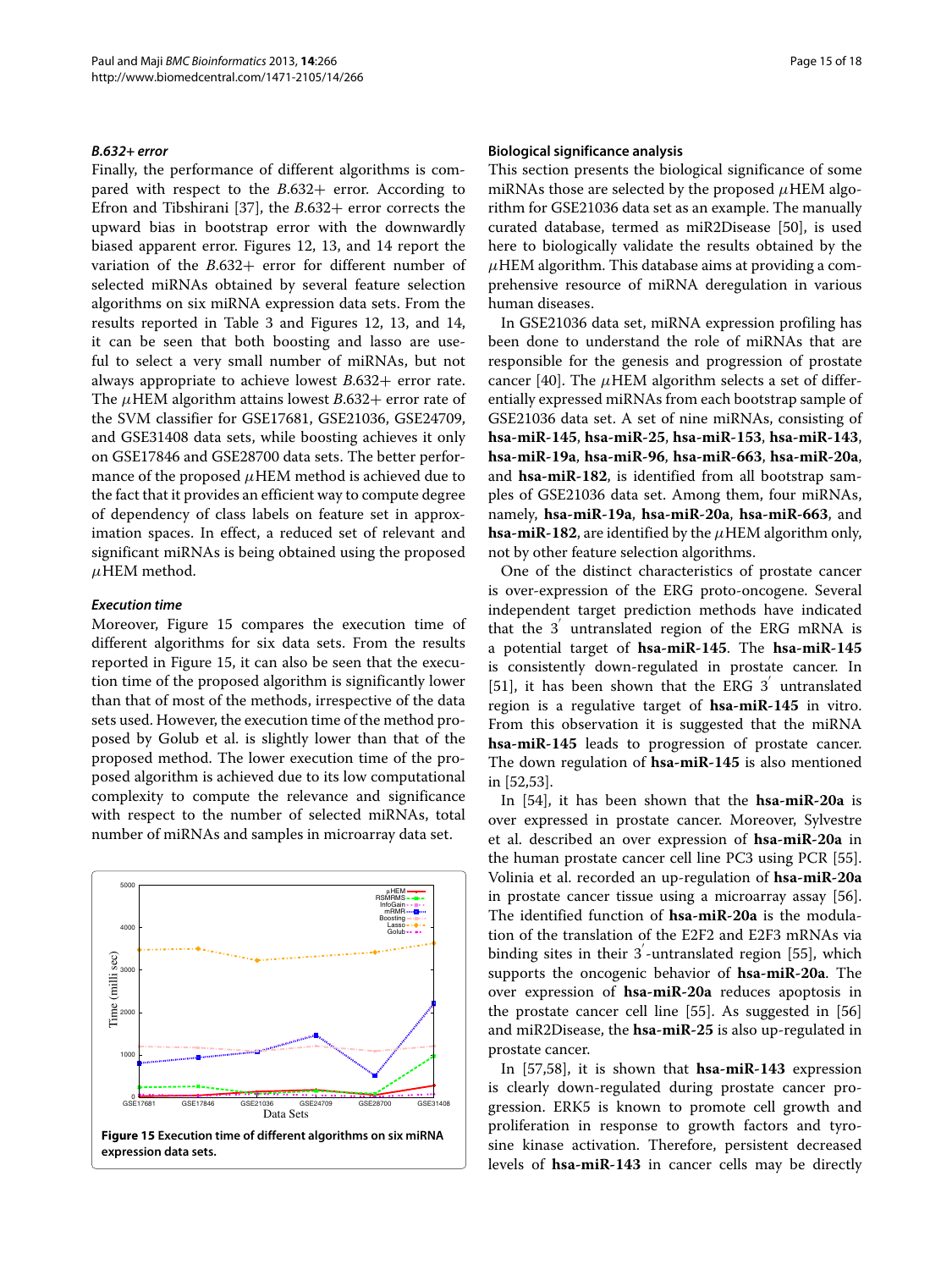involved in carcinogenesis through activation of the mitogen-activated protein kinase (MAPK) cascade via ERK5. Taken together these findings suggest that **hsamiR-143** could be a tumor suppressor and a potential novel diagnostic or prognostic marker in prostate cancer.

According to Hirata et al. [\[59\]](#page-17-1), the **hsa-miR-182** regulates FOXF2, RECK and MTSS1 genes and is therefore over expressed in prostate cancer. They have also shown experimentally that these three genes are potential targets of the **hsa-miR-182** and play important role in progression of prostate cancer. Another miRNA, **hsa-miR-96**, is shown to be over expressed in prostate cancer as mentioned in [\[60\]](#page-17-2).

# **Conclusion**

The contribution of the paper is two fold, namely,

- 1. the development of the  $\mu$ HEM algorithm for miRNA selection, integrating the merits of rough sets and hypercuboid equivalence partition matrix; and
- 2. demonstrating the effectiveness of the proposed algorithm, along with a comparison with other algorithms, on several real life miRNA expression data sets.

The concept of hypercuboid equivalence partition matrix is found to be successful in selecting relevant and significant miRNAs of real valued microarray data sets. This formulation is geared towards maximizing the utility of rough sets and hypercuboid approach with respect to insilico identification of differentially expressed miRNAs. The results obtained on six miRNA data sets demonstrate that the proposed method can bring a remarkable improvement on miRNA selection problem, and therefore, it can be a promising alternative to existing models for prediction of class labels of samples. All the results reported in this paper demonstrate the feasibility and effectiveness of the proposed method. The new method is capable of identifying effective miRNAs that may contribute to revealing underlying etiology of a disease, providing a useful tool for exploratory analysis of miRNA data.

# **Availability and requirements**

**Project name:** μHEM (Differentially expressed micro-RNA selection method)

**Project home page:** [www.isical.ac.in/](www.isical.ac.in/~bibl/results/mihem/mihem.html)∼bibl/results/ [mihem/mihem.html](www.isical.ac.in/~bibl/results/mihem/mihem.html)

**Operating system:** developed on Linux (Ubuntu 12.04 LTS)

# **Programming language:** C

#### **Competing interests**

The authors declare that they have no competing interests.

#### **Authors' contributions**

SP designed the current work. PM developed the concept of rough set based miRNA selection algorithm. SP implemented it and applied on different miRNA expression data sets. Both SP and PM analyzed the results and prepared the manuscript. Both authors read and approved the final manuscript.

#### **Acknowledgements**

This work is partially supported by the Indian National Science Academy, New Delhi (grant no. SP/YSP/68/2012). The work was done when one of the authors, S. Paul, was a Senior Research Fellow of Council of Scientific and Industrial Research, Government of India.

#### Received: 18 March 2013 Accepted: 30 August 2013 Published: 4 September 2013

#### **References**

- <span id="page-15-0"></span>Lu J, Getz G, Miska EA, Saavedra EA, Lamb J, Peck D, Cordero AS, Ebert BL, Mak RH, Ferrando AA, Downing JR, Jacks T, Horvitz HR, Golub TR: **MicroRNA expression profiles classify human cancers.** *Nat Lett* 2005, **435**(9):834–838.
- <span id="page-15-1"></span>2. Budhu A, Ji J, Wang XW: **The clinical potential of microRNAs.** *J Hematol Oncol* 2010, **3**(37):1–7.
- <span id="page-15-2"></span>3. Lehmann U, Streichert T, Otto B, Albat C, Hasemeier B, Christgen H, Schipper E, Hille U, Kreipe HH, Langer F: **Identification of differentially expressed microRNAs in human male breast cancer.** *BMC Bioinformatics* 2010, **10:**1–9.
- <span id="page-15-3"></span>4. Blenkiron C, Goldstein LD, Thorne NP, Spiteri I, Chin SF, Dunning MJ, Barbosa-Morais NL, Teschendorff AE, Green AR, Ellis IO, Tavaré S, Caldas C, Miska EA: **MicroRNA expression profiling of human breast cancer identifies new markers of tumor subtype.** *Genome Biol* 2007, **8:**1–16.
- 5. Chen Y, Stallings RL: **Differential patterns of microRNA expression in neuroblastoma are correlated with prognosis, differentiation, and apoptosis.** *Cancer Res* 2007, **67:**976–983.
- 6. Guo J, Miao Y, Xiao B, Huan R, Jiang Z, Meng D, Wang Y: **Differential expression of microRNA species in human gastric cancer versus non-tumorous tissues.** *J Gastroenterol Hepatol* 2009, **24:**652–657.
- 7. Schrauder MG, Strick R, Schulz-Wendtland R, Strissel PL, Kahmann L, Loehberg CR, Lux MP, Jud SM, Hartmann A, Hein A, Bayer CM, Bani MR, Richter S, Adamietz BR, Wenkel E, Rauh C, Beckmann MW, Fasching PA: **Circulating micro-RNAs as potential blood-based markers for early stage breast cancer detection.** *PLoS ONE* 2012, **7:**1–9.
- <span id="page-15-8"></span>8. Zhao H, Shen J, Medico L, Wang D, Ambrosone CB, Liu S: **A pilot study of circulating miRNAs as potential Biomarkers of early stage breast cancer.** *PLoS ONE* 2010, **5**(10):1–12.
- <span id="page-15-4"></span>9. Paul S, Maji P: **Rough sets for Insilico identification of differentially expressed miRNAs.** *Int J Nanomedicine* 2013, **8:**1–12.
- <span id="page-15-5"></span>10. Ambroise C, McLachlan GJ: **Selection bias in gene extraction on the basis of microarray gene-expression data.** *Proc Natl Acad Sci, USA* 2002, **99**(10):6562–6566.
- <span id="page-15-6"></span>11. Iorio MV, Visone R, Leva GD, Donati V, Petrocca F, Casalini P, Taccioli C, Volinia S, Liu CG, Alder H, Calin GA, Menard S, Croce CM: **MicroRNA signatures in human ovarian cancer.** *Cancer Res* 2007, **67**(18):8699–8707.
- 12. Li S, Chen X, Zhang H, Liang X, Xiang Y, Yu C, Zen K, Li Y, Zhang CY: **Differential expression of microRNAs in mouse liver under aberrant energy metabolic status.** *J Lipid Res* 2009, **50:**1756–1765.
- 13. Nasser S, Ranade AR, Sridhart S, Haney L, Korn RL, Gotway MB, Weiss GJ, Kim S: **Identifying miRNA and imaging features associated with metastasis of lung cancer to the brain.** In *Proceedings of the 3rd IEEE International Conference on Bioinformatics and Biomedicine*. Washington; 2009:246–251.
- 14. Ortega FJ, Moreno-Navarrete JM, Pardo G, Sabater M, Hummel M, Ferrer A, Rodriguez-Hermosa JI, Ruiz B, Ricart W, Peral B, Real JMF: **MiRNA expression profile of human subcutaneous adipose and during adipocyte differentiation.** *PLoS ONE* 2010, **5**(2):1–9.
- 15. Pereira PM, Marques JP, Soares AR, Carreto L, Santos MAS: **MicroRNA expression variability in human cervical tissues.** *PLoS ONE* 2010, **5**(7):1–12.
- <span id="page-15-7"></span>16. Raponi M, Dossey L, Jatkoe T, Wu X, Chen G, Fan H, Beer DG: **MicroRNA classifiers for predicting prognosis of squamous cell lung cancer.** *Cancer Res* 2009, **69**(14):5776–5783.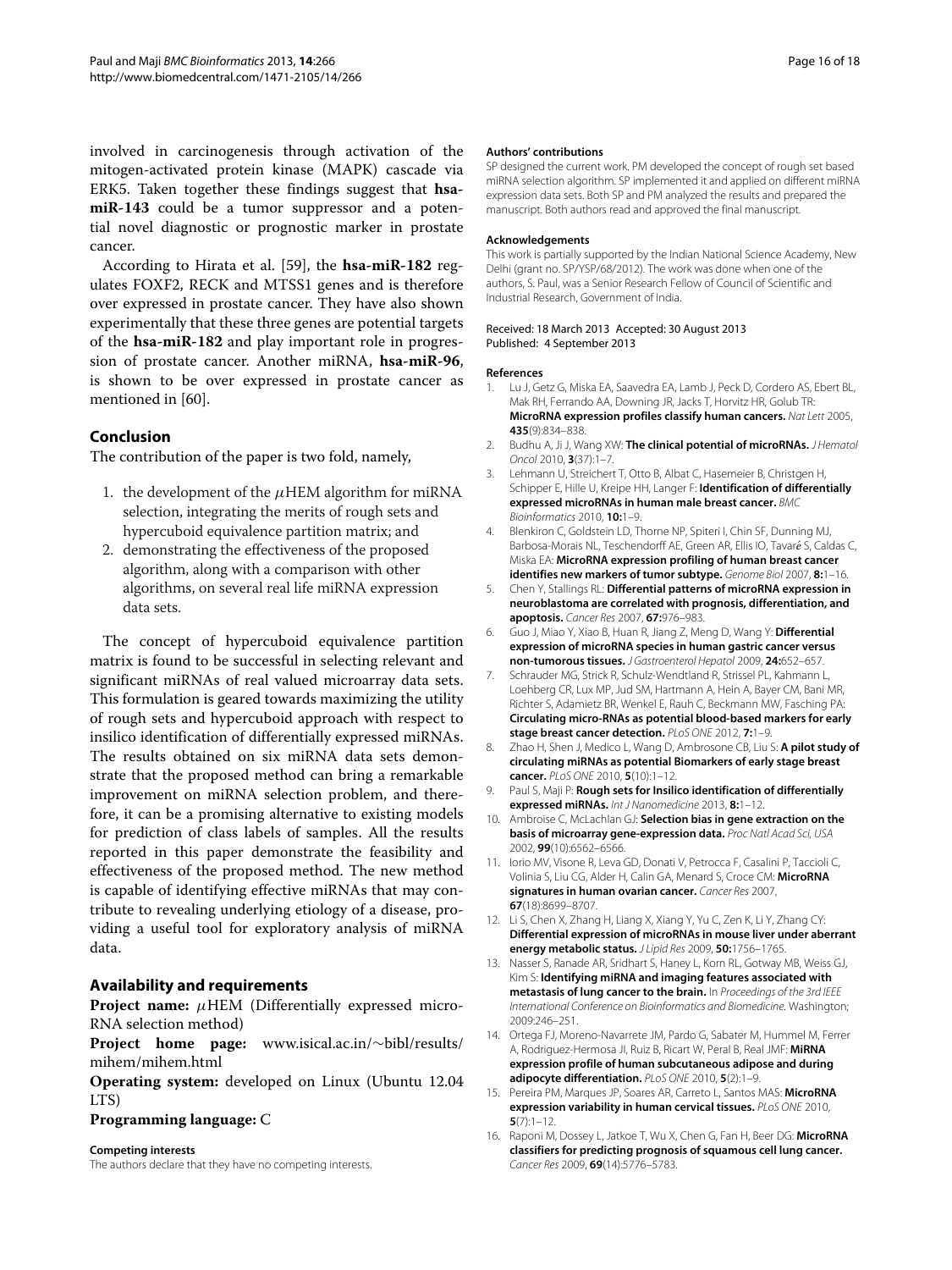- <span id="page-16-0"></span>17. Arora S, Ranade AR, Tran NL, Nasser S, Sridhar S, Korn RL, Ross JTD, Dhruv H, Foss KM, Sibenaller Z, Ryken T, Gotway MB, Kim S, Weiss GJ: **MicroRNA-328 is associated with Non-Small Cell Lung Cancer (NSCLC) brain metastasis and mediates NSCLC migration.** *Int J Cancer* 2011, **129**(11):2621–2631.
- 18. McIver AD, East P, Mein CA, Cazier JB, Molloy G, Chaplin T, Lister TA, Young BD, Debernardi S: **Distinctive patterns of microRNA expression associated with karyotype in acute myeloid leukaemia.** *PLoS ONE* 2008, **3**(5):1–8.
- 19. Wang C, Yang S, Sun G, Tang X, Lu S, Neyrolles O, Gao Q: **Comparative miRNA expression profiles in individuals with latent and active tuberculosis.** *PLoS ONE* 2011, **6**(10):1–11.
- <span id="page-16-1"></span>20. Zhu M, Yi M, Kim CH, Deng C, Li Y, Medina D, Stephens RM, Green JE: **Integrated miRNA and mRNA expression profiling of mouse mammary tumor models identifies miRNA signatures associated with mammary tumor lineage.** *Gen Biol* 2011, **12:**1–16.
- <span id="page-16-2"></span>21. Xu R, Xu J, Wunsch DC: **MicroRNA expression profile based cancer classification using default ARTMAP.** *Neural Netw* 2009, **22:**774–780.
- <span id="page-16-3"></span>22. Pawlak Z: *Rough Sets: Theoretical Aspects of Resoning About Data*. Dordrecht: Kluwer; 1991.
- <span id="page-16-4"></span>23. Maji P, Pal SK: *Rough-Fuzzy Pattern Recognition: Applications in Bioinformatics and Medical Imaging*. New Jersey: Wiley-IEEE Computer Society Press; 2012.
- <span id="page-16-5"></span>24. Fang J, Busse JWG: **Mining of microRNA expression data: a rough set approach.** In *Proceedings of the 1st International Conference on Rough Sets and Knowledge Technology*. Berlin, Heidelberg: Springer; 2006:758–765.
- 25. Maji P: **Fuzzy-rough supervised attribute clustering algorithm and classification of microarray data.** *IEEE Tran Syst, Man, Cybern, Part B: Cybern* 2011, **41:**222–233.
- 26. Maji P, Pal SK: **Fuzzy-rough sets for information measures and selection of relevant genes from microarray data.** *IEEE Trans Syst, Man, and Cybern, Part B: Cybern* 2010, **40**(3):741–752.
- 27. Maji P, Paul S: **Microarray time-series data clustering using rough-fuzzy C-means algorithm.** In *Proceedings of the 5th IEEE International Conference on Bioinformatics and Biomedicine*. Atlanta; 2011:269–272.
- <span id="page-16-18"></span>28. Maji P, Paul S: **Rough set based maximum relevance-maximum significance criterion and gene selection from microarray data.** *Int J Approximate Reasoning* 2011, **52**(3):408–426.
- 29. Maji P, Paul S: **Rough-fuzzy clustering for grouping functionally similar genes from microarray data.** *IEEE/ACM Trans Comput Biol Bioinformatics* 2013. doi:10.1109/TCBB.2012.103.
- 30. Paul S, Maji P: **Robust RFCM algorithm for identification of co-expressed miRNAs.** In *Proceedings of the 6th IEEE International Conference on Bioinformatics and Biomedicine*. Philadelphia; 2012:520–523.
- 31. Paul S, Maji P: **Rough sets and support vector machine for selecting differentially expressed miRNAs.** In *Proceedings of the 6th IEEE International Conference on Bioinformatics and Biomedicine Workshops: Nanoinformatics for Biomedicine*. Philadelphia; 2012:864–871.
- 32. Slezak D: **Rough sets and few-objects-many-attributes problem: the case study of analysis of gene expression data sets.** In *Proceedings of the Frontiers in the Convergence of Bioscience and Information Technologies*. Cheju Island: IEEE Computer Society; 2007:233–240.
- 33. Slezak D, Wroblewski J: **Roughfication of numeric decision tables: the case study of gene expression data.** In *Proceedings of the 2nd International Conference on Rough Sets and Knowledge Technology*. Berlin, Heidelberg: Springer; 2007:316–323.
- 34. Valdes JJ, Barton AJ: **Relevant attribute discovery in high dimensional data: application to breast cancer gene expressions.** In *Proceedings of the 1st International Conference on Rough Sets and Knowledge Technology*. Berlin: Springer; 2006:482–489.
- <span id="page-16-6"></span>35. Maji P, Paul S: **Robust rough-fuzzy C-means algorithm: design and applications in coding and non-coding RNA expression data clustering.** *Fundam Informaticae* 2013, **124**(1–2):153–174.
- <span id="page-16-7"></span>36. Wei JM, Wang SQ, Yuan XJ: **Ensemble rough hypercuboid approach for classifying cancers.** *IEEE Trans Knowl Data Eng* 2010, **22**(3):381–391.
- <span id="page-16-8"></span>37. Efron B, Tibshirani R: **Improvements on cross-validation: the .632+ bootstrap method.** *J Am Stat Assoc* 1997, **92**(438):548–560.
- <span id="page-16-9"></span>38. Keller A, Leidinger P, Wendschlag A, Scheffler M, Meese E, Wucherpfennig F, Huwer H, Borries A: **miRNAs in lung cancer - studying complex**
- **fingerprints in patient's blood cells by microarray experiments.** *BMC Cancer* 2009, **9:**353. 39. Keller A, Leidinger P, Lange J, Borries A, Schroers H, Scheffler M, Lenhof
- <span id="page-16-10"></span>HP, Ruprecht K, Meese E: **Multiple sclerosis: MicroRNA expression profiles accurately differentiate patients with relapsing-remitting disease from healthy controls.** *PLoS ONE* 2009, **4**(10):e7440.
- <span id="page-16-11"></span>40. Taylor BS, Schultz N, Hieronymus H, Gopalan A, Xiao Y, Carver BS, Arora VK, Kaushik P, Cerami E, Reva B, Antipin Y, Mitsiades N, Landers T, Dolgalev I, Major JE, Wilson M, Socci ND, Lash AE, Heguy A, Eastham JA, Scher HI, Reuter VE, Scardino PT, Sander C, Sawyers CL, Gerald WL: **Integrative genomic profiling of human prostate cancer.** *Cancer Cell* 2010, **18:**11–22.
- <span id="page-16-12"></span>41. Tseng CW, Lin CC, Chen CN, Huang HC, Juan HF: **Integrative network analysis reveals active microRNAs and their functions in gastric cancer.** *BMC Syst Biol* 2011, **5:**99.
- <span id="page-16-13"></span>42. Ralfkiaer U, Hagedorn PH, Bangsgaard N, Lovendorf MB, Ahler CB, Svensson L, Kopp KL, Vennegaard MT, Lauenborg B, Zibert JR, Krejsgaard T, Bonefeld CM, Sokilde R, Gjerdrum LM, Labuda T, Mathiesen AM, Gronbaek K, Wasik MA, Sokolowska-Wojdylo M, Queille-Roussel C, Gniadecki R, Ralfkiaer E, Geisler C, Litman T, Woetmann A, Glue C, Ropke MA, Skov L, Odum N: **Diagnostic microRNA profiling in cutaneous T-cell lymphoma (CTCL).** *Blood* 2011, **118**(22):5891–5900.
- <span id="page-16-14"></span>43. Vapnik V: *The Nature of Statistical Learning Theory*. New York: Springer-Verlag; 1995.
- <span id="page-16-15"></span>44. Quinlan JR: *C4.5: Programs for Machine Learning*. CA: Morgan Kaufmann; 1993.
- <span id="page-16-16"></span>45. Ding C, Peng H: **Minimum redundancy feature selection from Microarray gene expression data.** *J Bioinformatics Comput Biol* 2005, **3**(2):185–205.
- <span id="page-16-17"></span>46. Golub TR, Slonim DK, Tamayo P, Huard C, Gaasenbeek M, Mesirov JP, Coller H, Loh ML, Downing JR, Caligiuri MA, Bloomfield CD, Lander ES: **Molecular classification of cancer: class discovery and class prediction by gene expression monitoring.** *Science* 1999, **286:**531–537.
- <span id="page-16-19"></span>47. Buelmann P, Yu B: **Boosting with the L2 loss: regression and classification.** *J Am Stat Assoc* 2003, **98:**324–339.
- <span id="page-16-20"></span>48. Tibshirani R: **Regression shrinkage and selection via the lasso.** *J R Stat Soc B* 1996, **58:**267–288.
- <span id="page-16-21"></span>49. Hastie T, Tibshirani R, Eisen MB, Alizadeh A, Levy R, Staudt L, Chan WC, Botstein D, Brown P: **'Gene Shaving' as a method for identifying distinct sets of genes with similar expression patterns.** *Genome Biol* 2000, **1**(2):1–21.
- <span id="page-16-22"></span>50. Jiang Q, Wang Y, Hao Y, Juan L, Teng M, Zhang X, Li M, Wang G, Liu Y: **miR2Disease: a manually curated database for microRNA deregulation in human disease.** *Nucleic Acids Res* 2009, **37:**D98–D104.
- <span id="page-16-23"></span>51. Hart M, Wach S, Nolte E, Szczyrba J, Menon R, Taubert H, Hartmann A, Stoehr R, Wieland W, Grässer FA, Wullich B: **The proto-oncogene ERG is a target of microRNA miR-145 in prostate cancer.** *FEBS J* 2013, **280**(9):2105–2116.
- <span id="page-16-24"></span>52. Ozen M, Creighton CJ, Ozdemir M, Ittmann M: **Widespread deregulation of microRNA expression in human prostate cancer.** *Oncogene* 2007, **27:**1788–1793.
- <span id="page-16-25"></span>53. Wang L, Tang H, Thayanithy V, Subramanian S, Oberg AL, Cunningham JM, Cerhan JR, Steer CJ, Thibodeau SN: **Gene networks and microRNAs implicated in aggressive prostate cancer.** *Cancer Res* 2009, **69**(24):9490–9497.
- <span id="page-16-26"></span>54. Pesta M, Klecka J, Kulda V, Topolcan O, Hora M, Eret V, Ludvikova M, Babjuk M, Novak K, Stolz J, Holubec L: **Importance of miR-20a expression in prostate cancer tissue.** *Anticancer Res* 2010, **30**(9):3579–3583.
- <span id="page-16-27"></span>55. Sylvestre Y, De Guire V, Querido E, Mukhopadhyay UK, Bourdeau V, Major F, Ferbeyre G, Chartrand P: **An E2F/miR-20a autoregulatory feedback loop.** *J Biol Chem* 2007, **282**(4):2135–2143.
- <span id="page-16-28"></span>56. Volinia S, Calin GA, Liu CG, Ambs S, Cimmino A, Petrocca F, Visone R, Iorio M, Roldo C, Ferracin M, Prueitt RL, Yanaihara N, Lanza G, Scarpa A, Vecchione A, Negrini M, Harris CC, Croce CM: **A microRNA expression signature of human solid tumors defines cancer gene targets.** *Proc Nat Acad Sci, USA* 2006, **103**(7):2257–2261.
- <span id="page-16-29"></span>57. Clape C, Fritz V, Henriquet C, Apparailly F, Fernandez PL, Iborra F, Avancès C, Villalba M, Culine S, Fajas L: **miR-143 interferes with ERK5 signaling, and abrogates prostate cancer progression in mice.** *PLoS ONE* 2009, **4**(10):e7542.